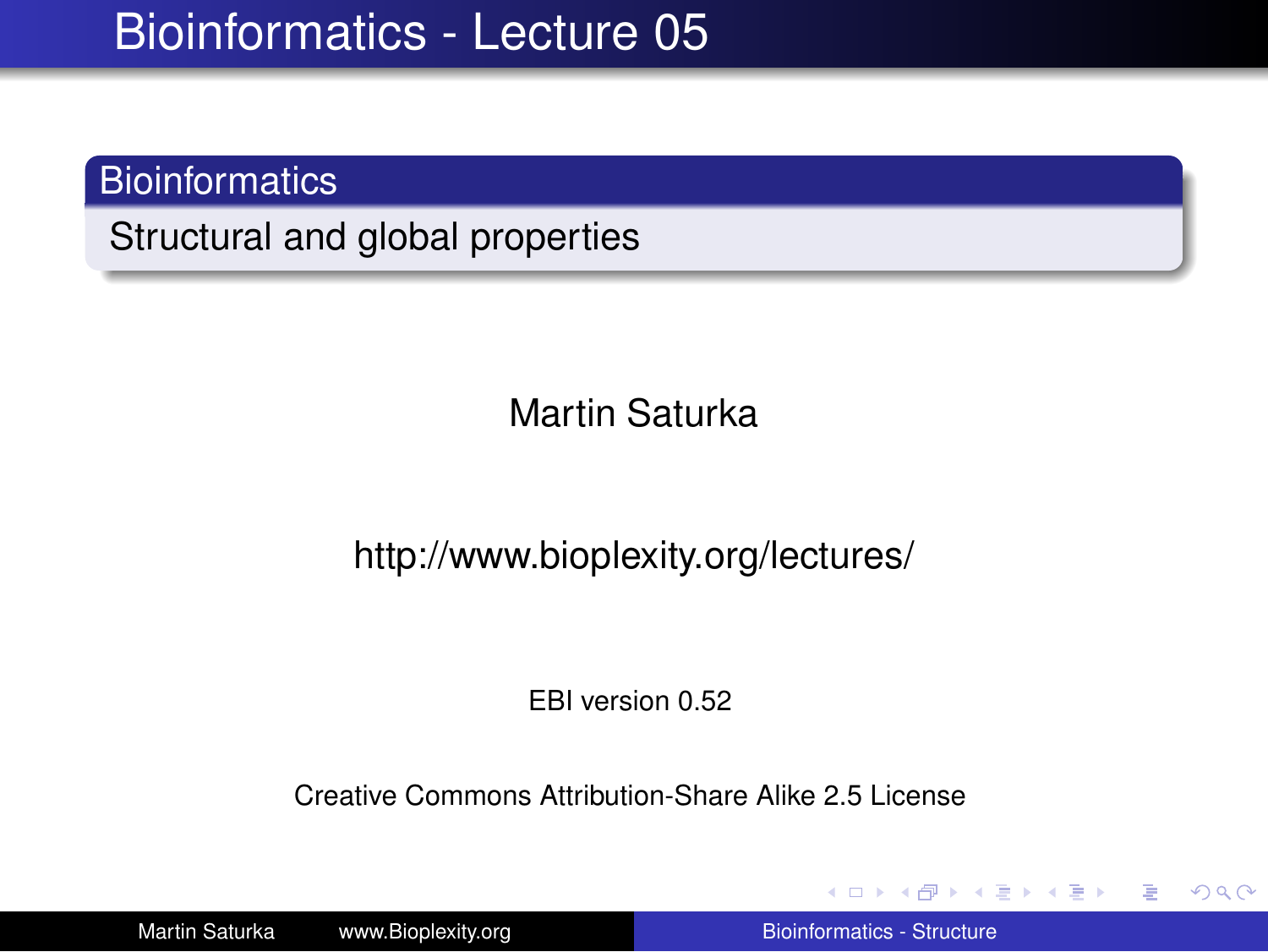## **Structures**

Sequence based secondary structures, domains and folding

- computational structure predictions
- experimental data based explorations

### Structure explorations

- dynamic programming
	- secondary structure prediction
	- RNA folds, CM and SCFG
- structural biology
	- experiments, comparisons
	- combinatorial chemistry, docking
- **•** feature characteristics
	- hydrophobic packing
	- global properties

 $\triangleright$  -4  $\equiv$   $\triangleright$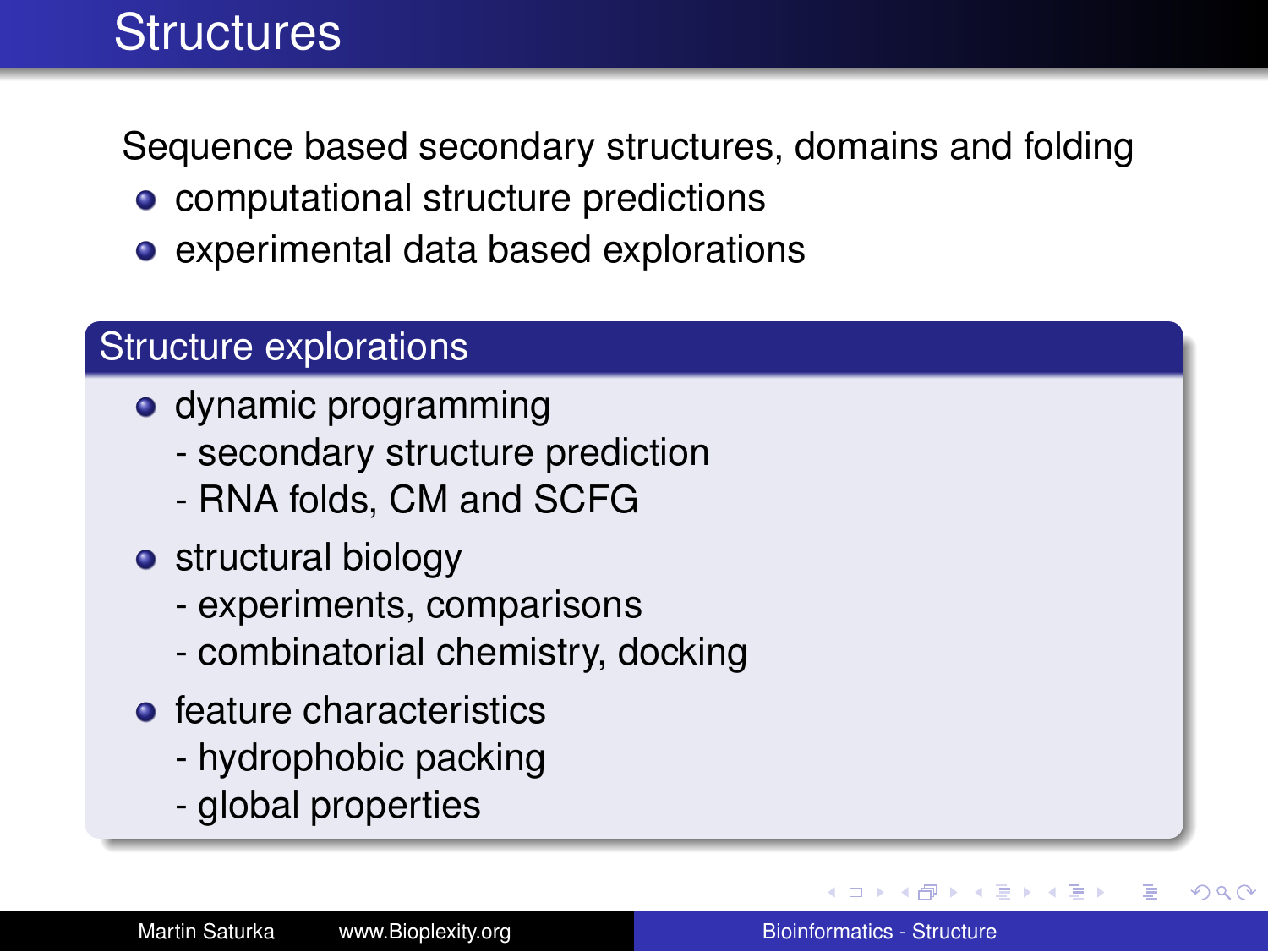from sequences to 3D structures

primary, secondary, tertiary, quaternary structures

- **•** primary linear sequences of monomers
	- modifications: crosslinking, cleavage, ligation
- secondary: local structural motifs
	- regular simple sturctures vs. random coils
- **•** tertiary: whole single molecule structures
	- folds, complex, dependency on environments
- quaternary: molecular complexes
	- enzymatic complexes, cytoskeleton, capsids

4 重っ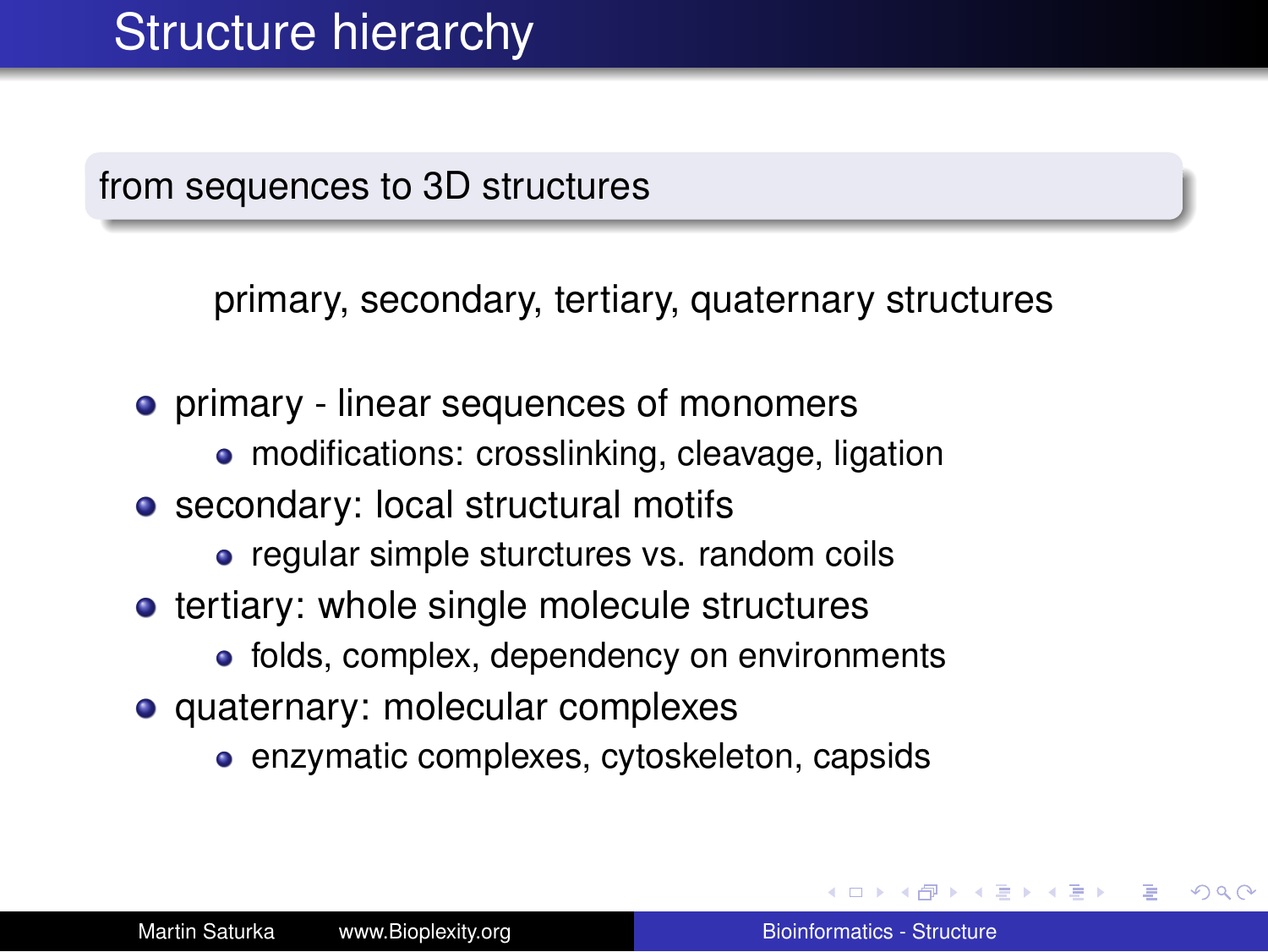## Secondary structure

systematics of local structures of proteins and nucleic acids

- **o** proteins
	- Ramachandran plot of dihedral angles
	- $\alpha$ -helices,  $\beta$ -sheets, coils, others

β − sheets: up down helices: (α , 3 ) 10

- RNAs
	- base pairing: hairpins stem / loop
	- pseudoknots, kissing structures
- DNAs
	- relatively rigid double helix
	- G and C quadruplex structures

ミメス ミメー

ă,  $QQ$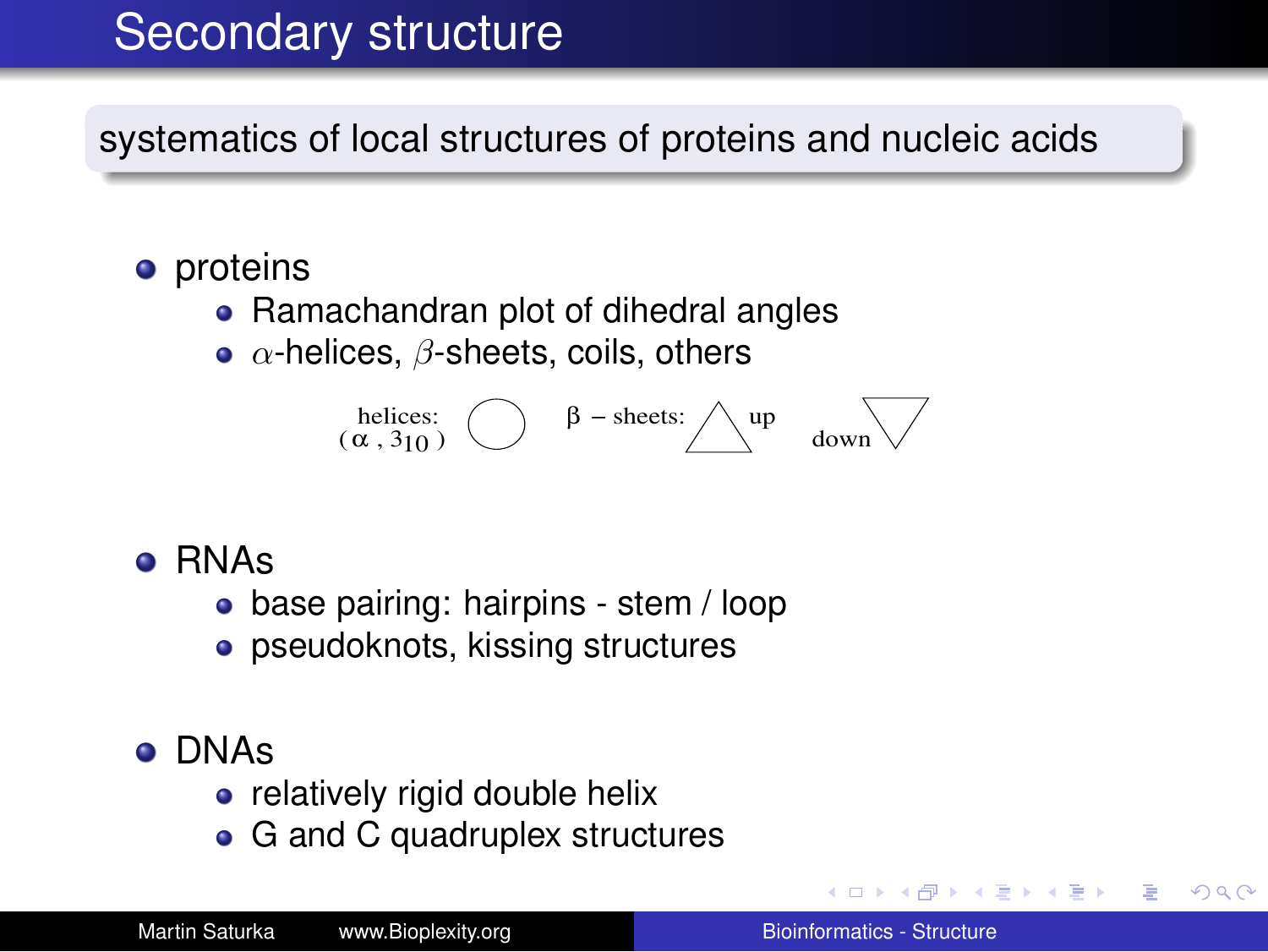## Protein local structures

the basic protein building blocks



- $\alpha$ -helix ( $\psi(i) + \varphi(i+1) \doteq -105°$ )
	- right-handed, 3.6 residues per turn
	- approximately each fourth residuum to the same direction
- $\bullet$   $\beta$ -sheets
	- parallel (-120°, 115°) and anti-parallel (-140°, 135°) cases
	- alternating residuum directions, with respect to the plane

イロン イ部ン イミン イモンジ

 $\equiv$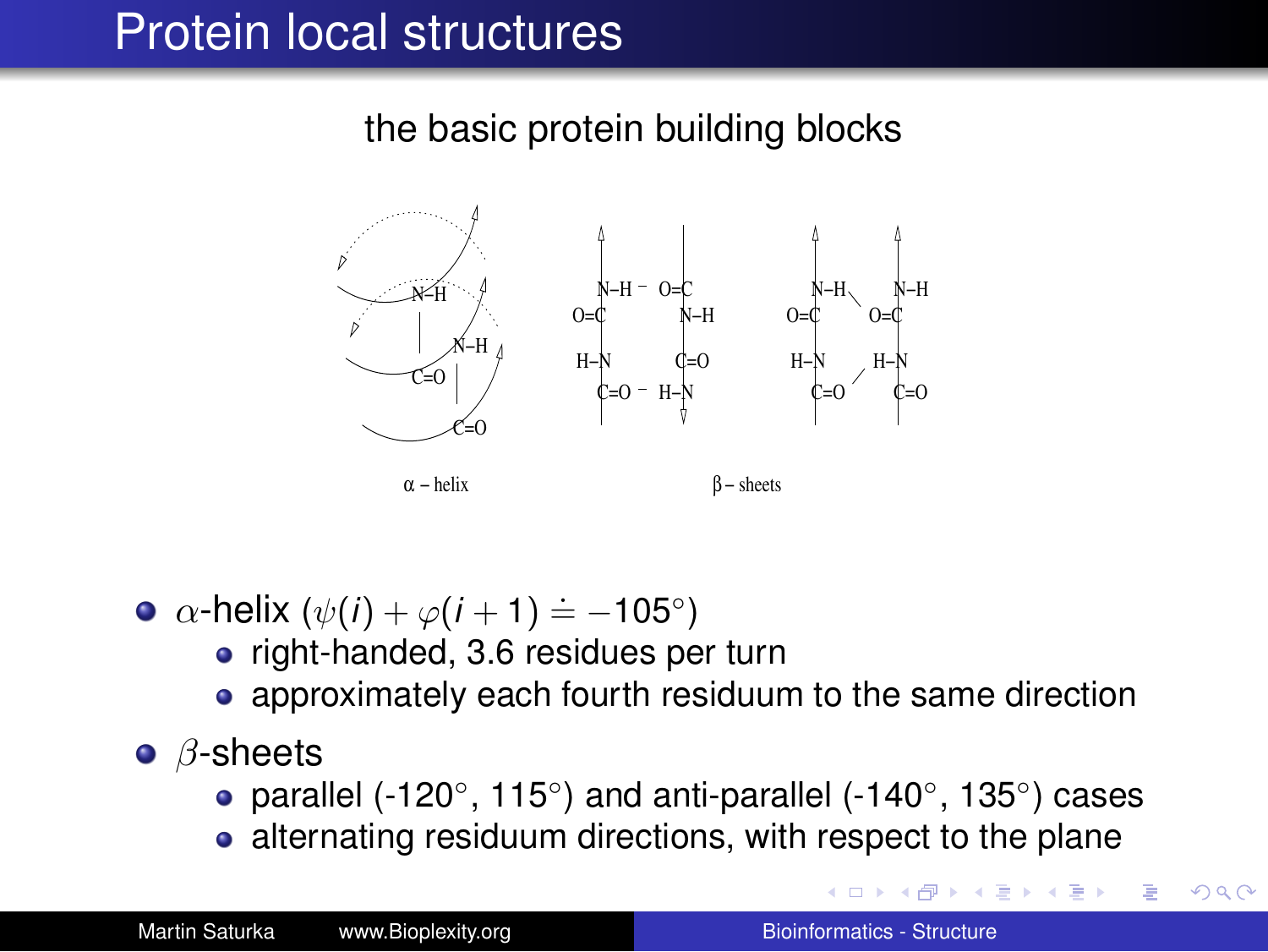### Protein local predictions

mediocre results, methods based on dynamic programming

#### • specifics to consider

- start at the N' ends first folded
- proneness to helices, beta sheets, structure breakers
- assumed residua by multiple sequence alignment
- feature e.g. hydrophobic character alternations

### • altered HMM algorithm

- **•** *n*-th order Markov model
- inner states: helices, sheets, turns, coils
- consider the shortest structure lengths
	- **e** either to look the shortest lengths backward or multiple inner states - for (short) structure lengths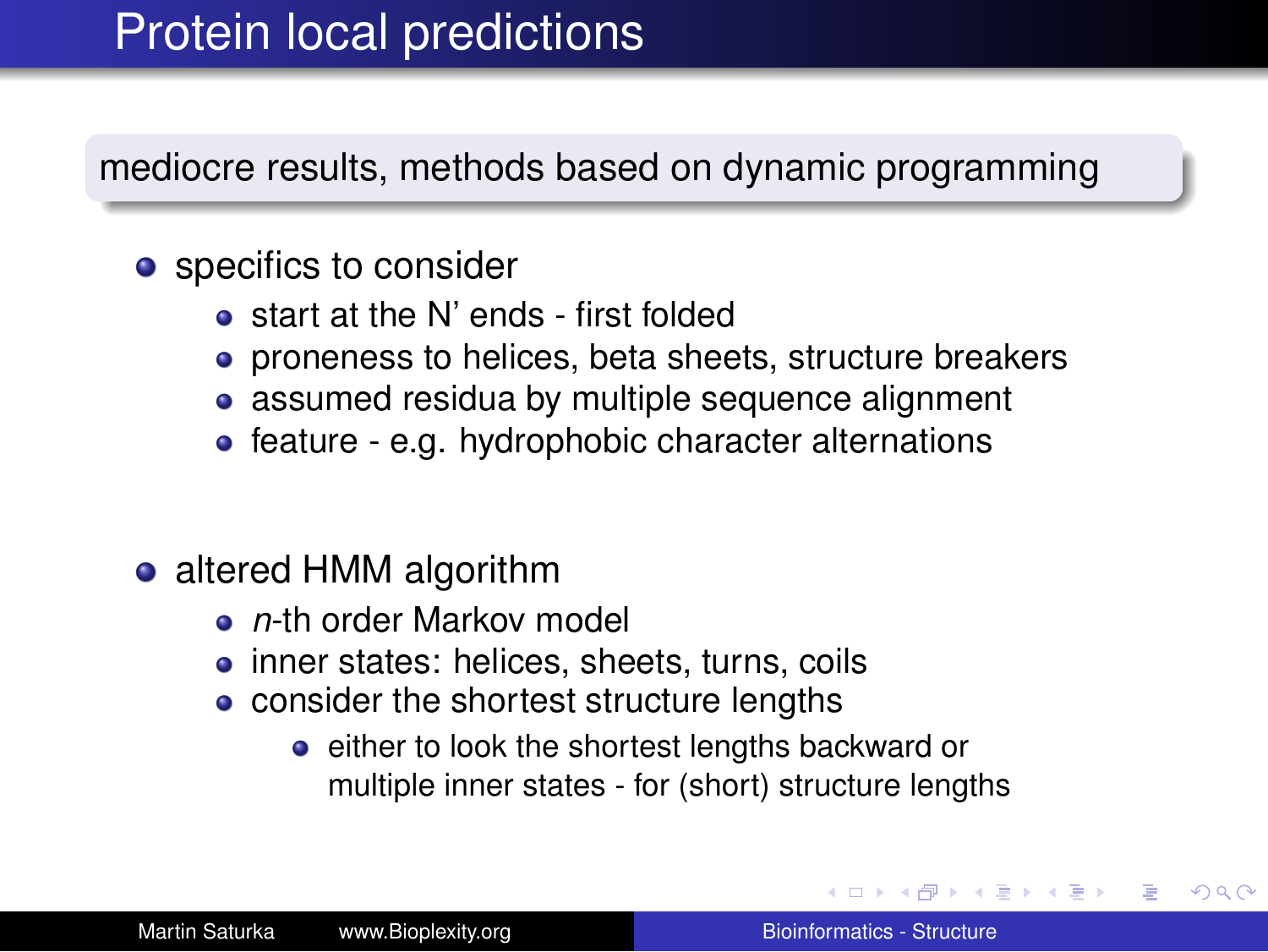|                                     |  |  |  | $i-4$   $i-3$   $i-2$   $i-1$   $(i)$ |                         |                                                          |  |
|-------------------------------------|--|--|--|---------------------------------------|-------------------------|----------------------------------------------------------|--|
| Inner states for :<br>$H - helices$ |  |  |  |                                       | $H_1$ $H_2$ $H_3$ $H_n$ |                                                          |  |
| $E$ – sheets<br>$T - turns$         |  |  |  |                                       |                         | $E_1$ $E_2$ $E_3$ $E_n$<br>$T_1$ $T_2$ $T_3$ $T_4$ $T_5$ |  |

 $\alpha$ -helix, min 4 residues propensities: MALEK  $\beta$ -sheet, min 2 (5  $\uparrow\uparrow$ ) residues propensities: YFWTVI turns, 3-5 residues propensities: GP

A Q G L A E OK: H<sup>1</sup> H<sup>2</sup> H<sup>3</sup> H<sup>4</sup> H*<sup>n</sup>* H*<sup>n</sup>*  $NO: H_1 H_2 T_1 H_1 H_2 H_3$ 

イロト イ団ト イヨト イヨト

÷.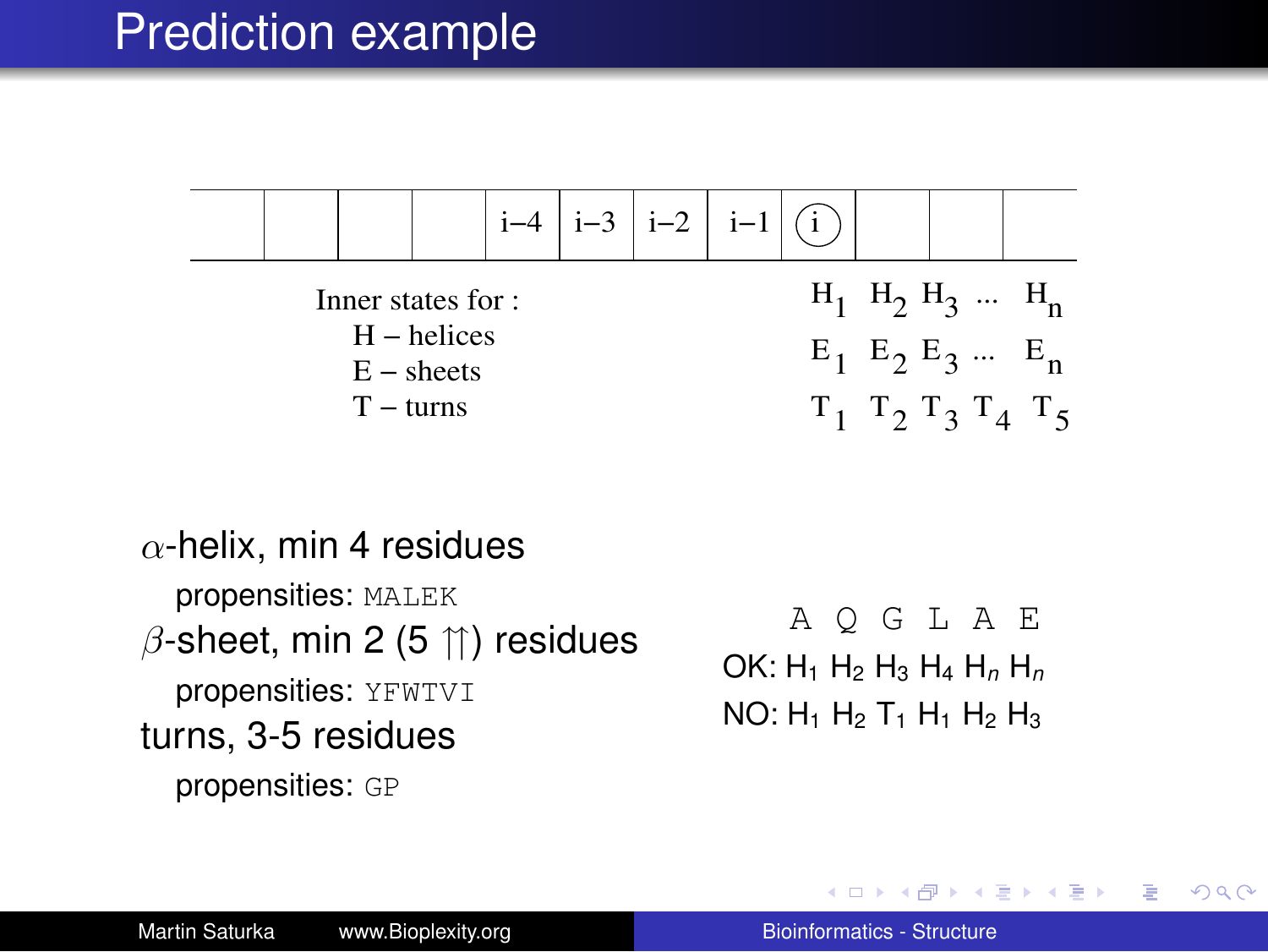### secondary and super-secondary structures

- make secondary structure prediction
	- input (outer) string: primary structure
	- inner states sequence: secondary structure
- run subsequent higher order HMM prediction
	- input (outer) string: secondary structure
	- inner states sequence: complex motifs

- $\ldots$  AGPGAOGLAE...  $\rightarrow$  ... HTTTHHHHHH...
- $\overline{H}$ ...HTTTHHHHHHH $\overline{H}$ ...  $\rightarrow$  helix-turn-helix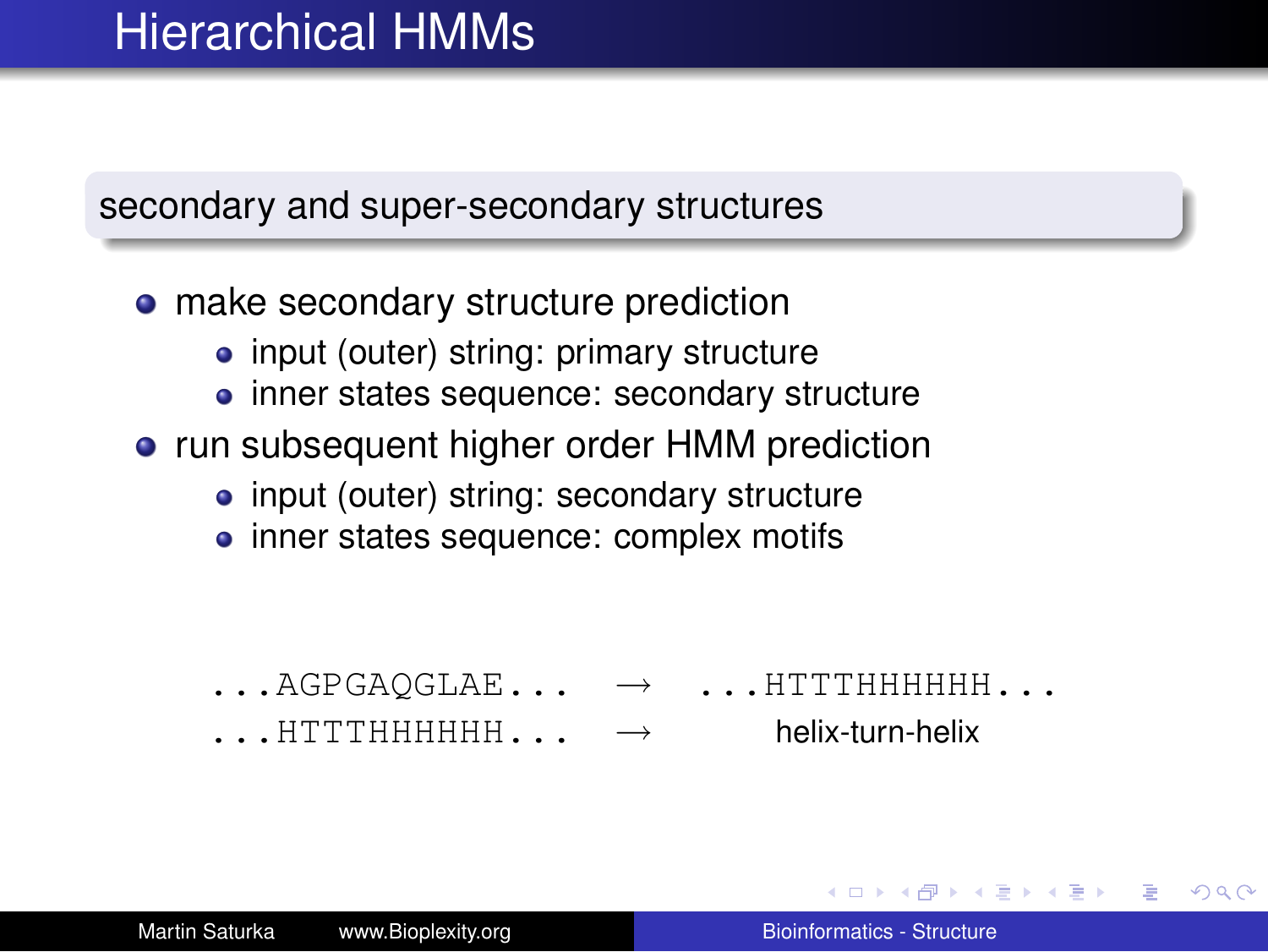### RNA

### nucleotides pairing - strong long range interactions

standard and non-standard ribonucleotide pairing

- HMMs: without long range interactions, not sufficient
- covariance versions of locality based algorithms
	- covariance Gibbs sampling pairs of trials
	- covariance extension of HMMs pairwise probabilities



ă.  $QQ$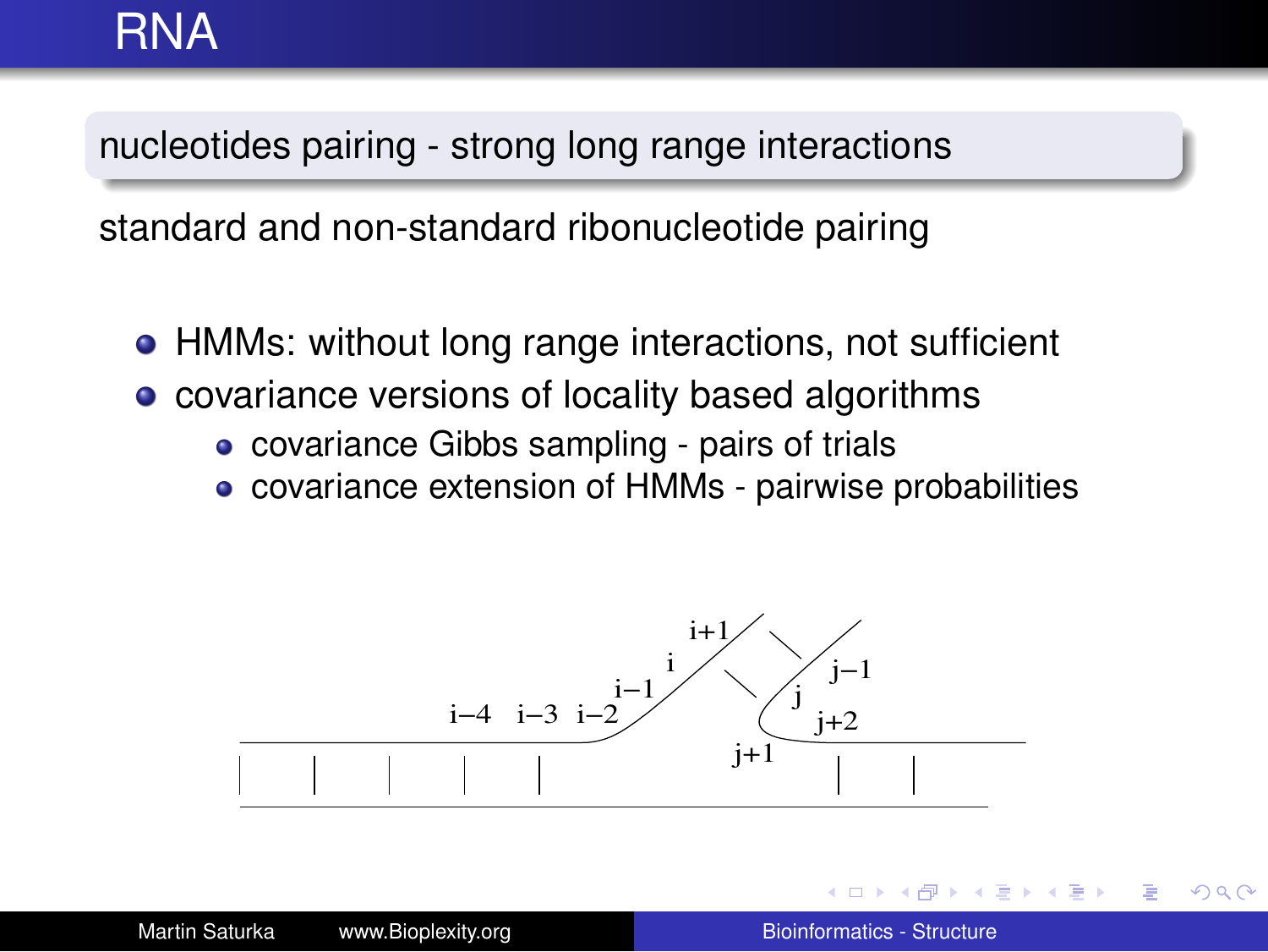## Automata and grammars

- Chomsky-Schützenberger hierarchy
	- regular languages
	- context-free languages
		- non-terminal symbols (with the start symbol)
		- $\bullet$  terminal symbols, the outer alphabet
		- **e** rewrite rules
	- context-sensitive languages
	- recursive languages
- **o** stochastic models
	- $\bullet$  finite automata / regular grammars  $\rightarrow$  HMMs
	- pushdown automata / context-free grammars  $\rightarrow$  CMs

nonterminals:  $s$ ,  $a_1$ ,  $a_2$  terminals:  $A$ ,  $C$ ,  $G$ ,  $U$  $s \rightarrow A a_1 U$  $a_1 \rightarrow C a_1 G$  $a_1 \rightarrow C a_2 G$  $a_2 \rightarrow A A U$ ACC...CCAAUGG...GGU

イロト イ伊 トイヨ トイヨ トー

ほい  $2Q$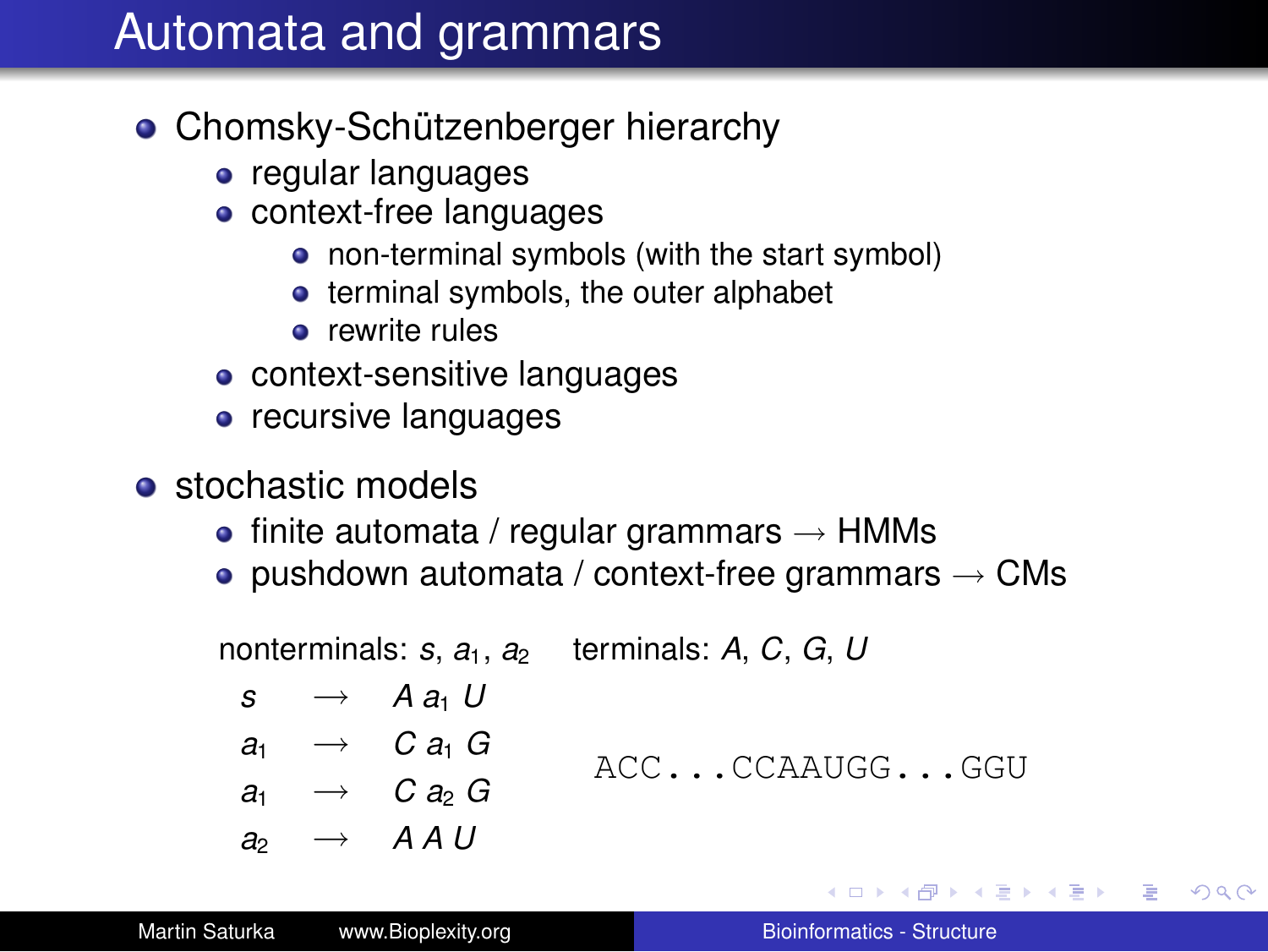### Covariance model

SCFG (PCFG): stochastic (probabilistic) context-free grammars

- **o** sets of: terminals, nonterminal, probabilistic rules
- **•** probability of rule sums for each nonterminal is unite
	- rewrite rules play roles of both inner transitions and symbol outputs of HMMs



| $60\%$ : | a <sub>1</sub> | $\rightarrow$ | $C$ a <sub>1</sub> $G$          |
|----------|----------------|---------------|---------------------------------|
| $10\%$ : | a <sub>1</sub> |               | $\rightarrow$ A $a_1$ A $a_1$ A |
| $30\%$ : | a <sub>1</sub> | $\rightarrow$ | $C$ as $G$                      |

ヨ トー B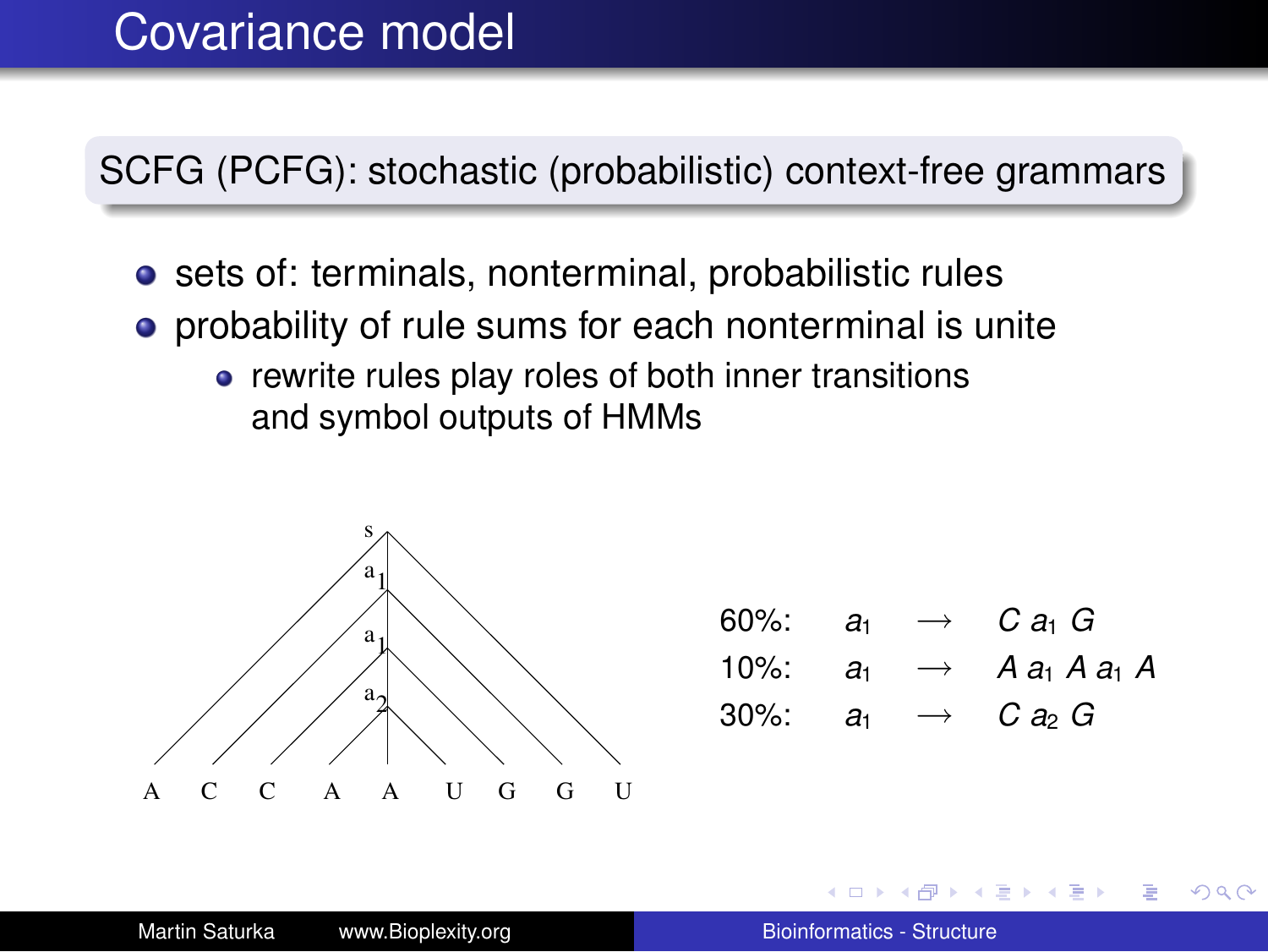# CM algorithms

### time complexity of  $n^3$  for lengths of parsed sequences

- weighted CYK algorithm for the most probable production
	- analogy of the Viterbi algorithm of HMMs
- inside / outside algorithm for SCFG adjusting
	- analogy of the forward / backward algorithm of HMMs
- the Inside and weighted CYK algorithms
	- **•** difference: 'inside' makes sums, 'CYK' takes maxima
	- $\bullet$  iterative substring parse generation (for the CYK)
		- **•** first, finding the best parses for short subsequences
		- for larger subsequences, make the best separation onto the most paired / the best parsed subsequences
		- possibility to do separations at just single points

4 **O + 4 fl** + 4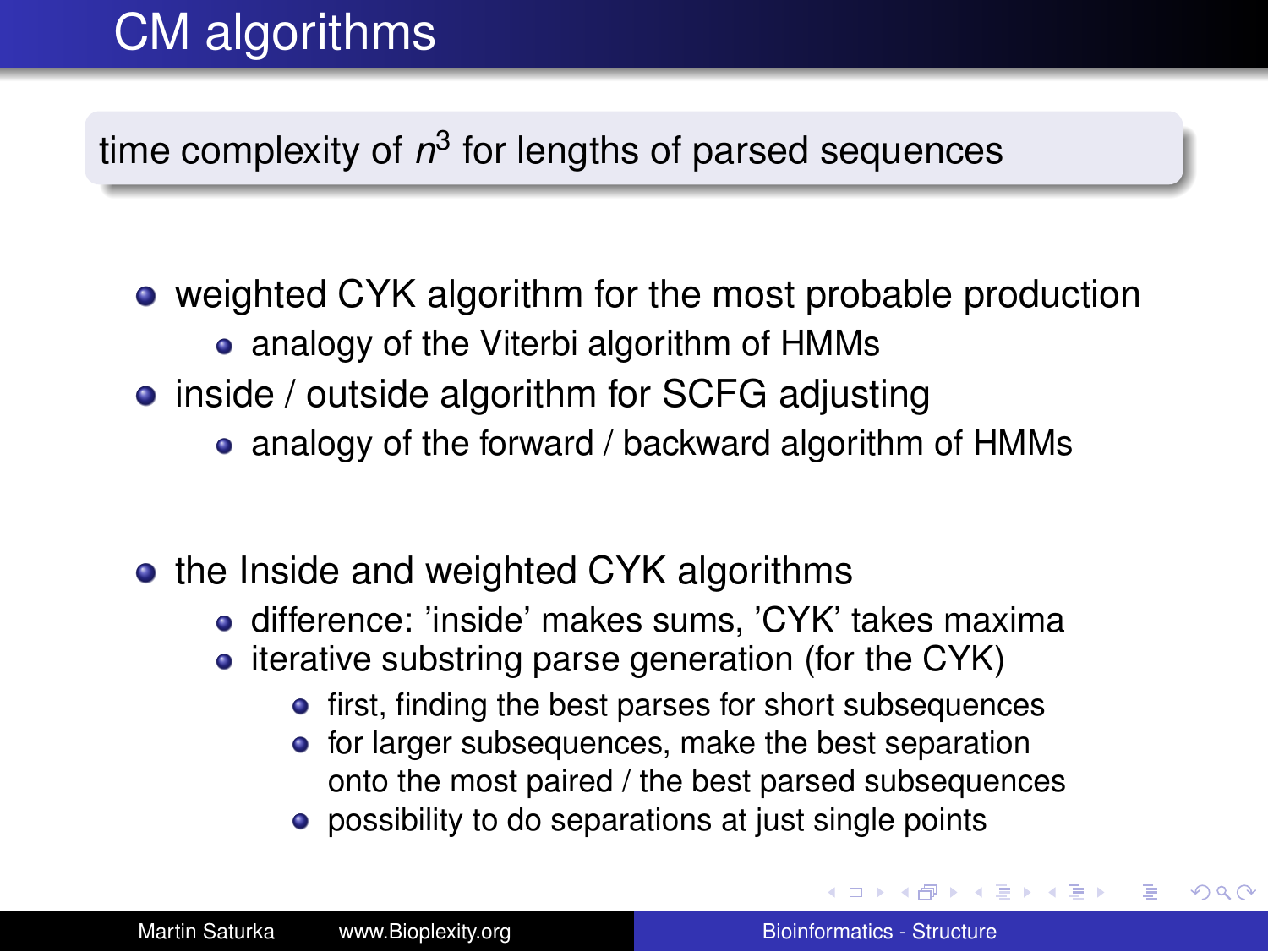## Inside algorithm

- normalizing grammar rules for just binary tree parses
	- $n_a \rightarrow n_b n_c$  for inner state changes
	- $n_a \rightarrow T_r$  for outer symbol outputs
- square matrices indexed by sequence positions
	- each matrix for subsequences from a single non-terminal
	- just one matrix for a non-grammar / best pairing search
- **•** first, filled with zeros initial parse weight sums
	- diagonals with probabilities of respective symbol outputs
- $\bullet$  iterative matrices filling out of the main diagonals
	- computation for each matrix of a nonterminal symbol
	- for every subsequence make its two-pieces separation
	- compute parse weights for the pieces of the subsequence for generation form any pair of nonterminal symbols
	- multiply with the probability of the nonterminal pair rule
	- the end is for the whole sequence from the start symbol

イロト イ団ト イヨト イヨト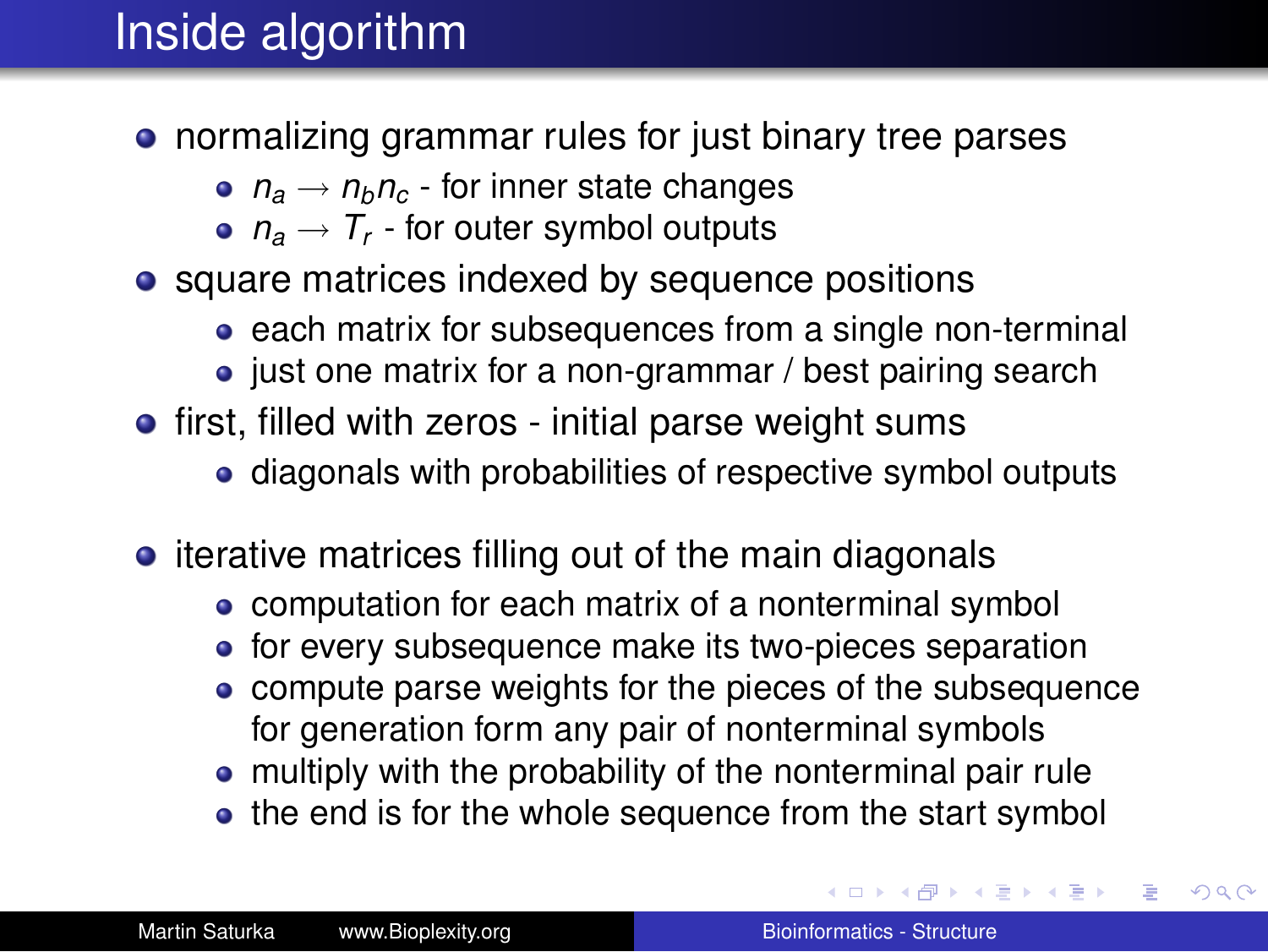## Algorithm structuring

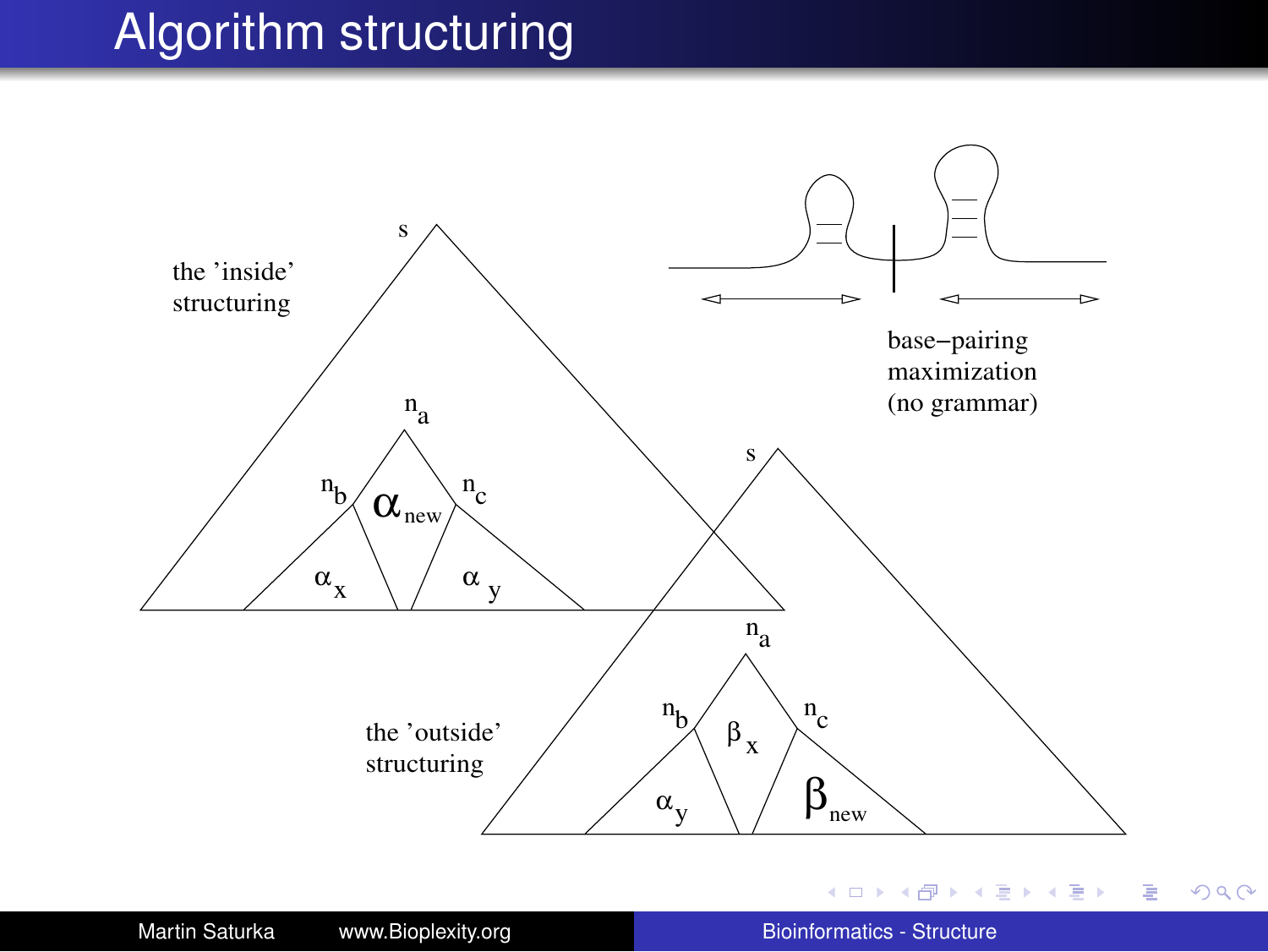## Inside / Outside

- the Inside algorithm:  $\alpha(i, j, n_a)$ 
	- probability sums of all parse trees of subsequence (*i* to *j* positions) generated from the *n<sup>a</sup>* nonterminal
- the Outside algorithm: β(*i*, *j*, *na*)
	- probability sums of all parse trees without counting the probabilities of the (*i* to *j* positions) subsequence generation from the *n<sup>a</sup>* nonterminal

$$
\alpha(i, i, n_a) = \Pr(n_a \rightarrow o(i))
$$
  
\n
$$
\alpha(i, j, n_a) = \sum_{n_b} \sum_{n_c} \sum_{k=i}^{j-1} \alpha(i, k, n_b) \cdot \alpha(k+1, j, n_c) \cdot \Pr(n_a \rightarrow n_b n_c)
$$

- $\beta(1, |\rho|, n_s)$  = 1 for the start non-terminal
- $\beta(1, |\rho|, n_z) = 1$  for a non-start non-terminal

$$
\beta(i, i, n_a) = \sum_{n_b} \sum_{n_c} \sum_{k=i+1}^{i-1} \alpha(k, i-1, n_b) \cdot \beta(k, j, n_c) \cdot \Pr(n_c \rightarrow n_a n_b) + \sum_{n_b} \sum_{n_c} \sum_{k=j+1}^{|\mathcal{O}|} \alpha(j+1, k, n_b) \cdot \beta(i, k, n_c) \cdot \Pr(n_c \rightarrow n_b n_a)
$$

イロト イ伊 トイヨ トイヨ トー

D.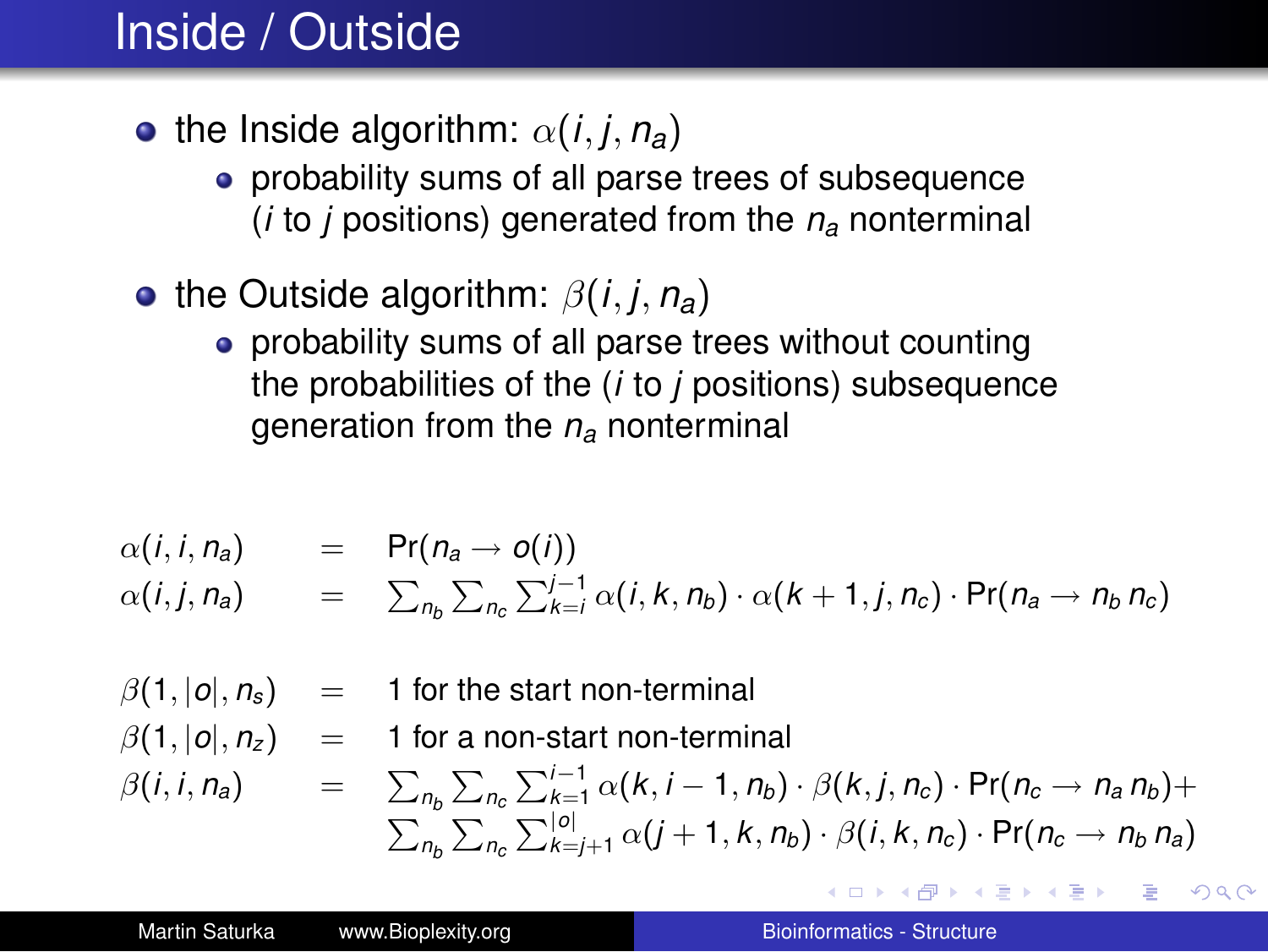# CM profiling

- the covariance model can work without a grammar
	- just with maximizing base pairing poor results
- having a grammar, we need to adjust the probabilites
	- analogically to HMM profiling
- parameter reestimation by expected times of a rule usage
	- divided by all the rules usage from the non-terminal
- new output probabilities
	- new  $Pr(n_a \rightarrow T_r) = c(n_a \rightarrow T_r)/c(n_a)$
	- $\bullet$  count of  $n_a$  used to generate the terminal  $T_r$  $c(n_a \rightarrow T_r) = \sum_{i, o(i) = T_r} \beta(i, i, n_a) \cdot Pr(n_a \rightarrow T_r)$
	- $\bullet$  count of  $n_a$  used to generate anything  $c(n_a) = \sum_i \sum_j \beta(i, j, n_a) \cdot \alpha(i, j, n_a)$

KO KARA KE KA EK GA GA KA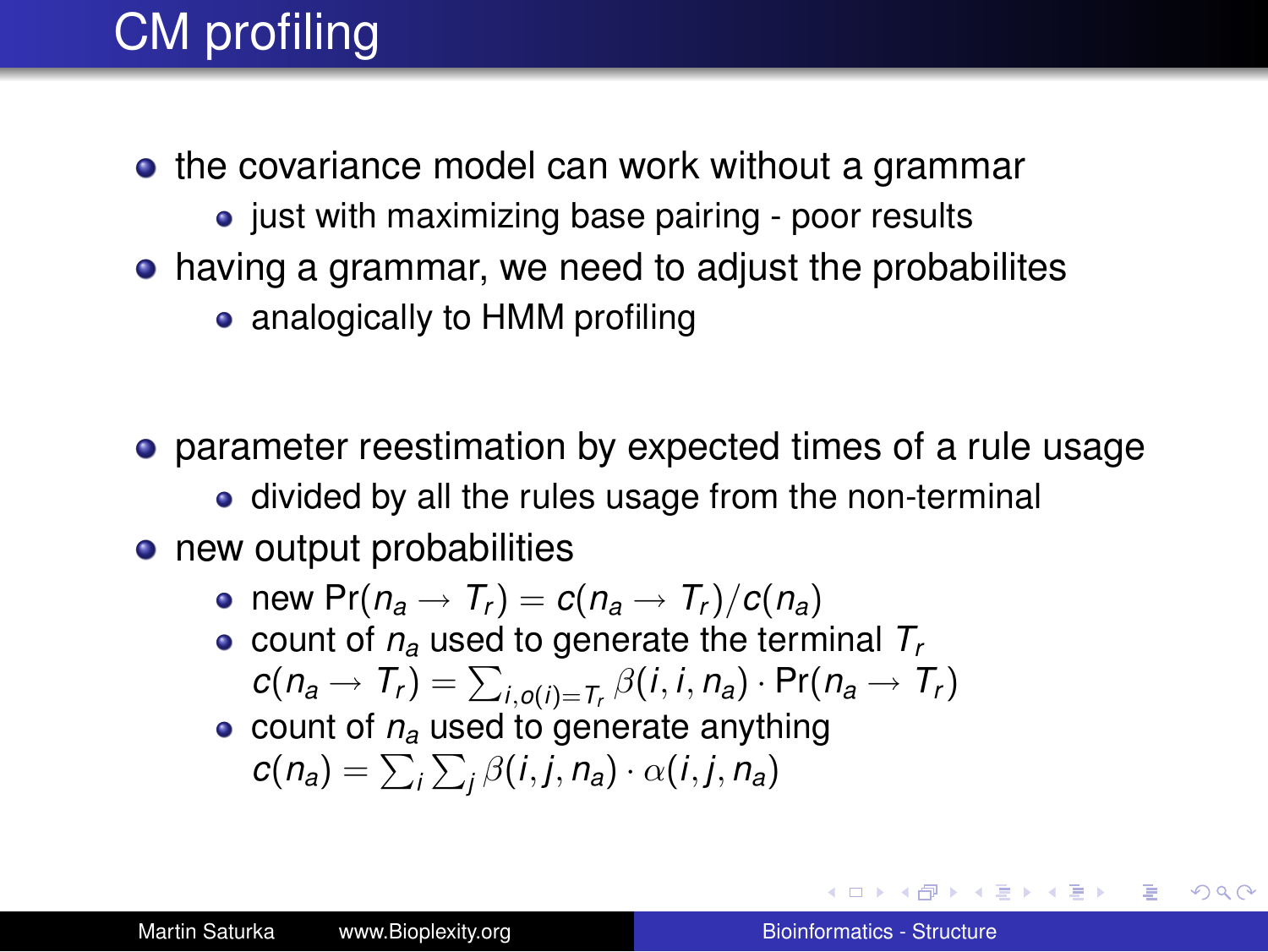### Profiling counts

 $\bullet$  new Pr( $n_a \rightarrow n_b n_c$ ) =  $c(n_a \rightarrow n_b n_c)/c(n_a)$ 

 $c(n_a \rightarrow n_b n_c)$  the count of  $n_a$  used to generate a non-terminal pair  $n_b n_c$  is  $\sum_{i=1}^{|o|-1}\sum_{j=i+1}^{|o|}\sum_{k=i}^{j-1}\beta(i,j,n_a)\cdot Pr(n_a\rightarrow n_b n_c)\cdot \alpha(i,k,n_b)\cdot \alpha(k+1,j,n_c)$ 



÷.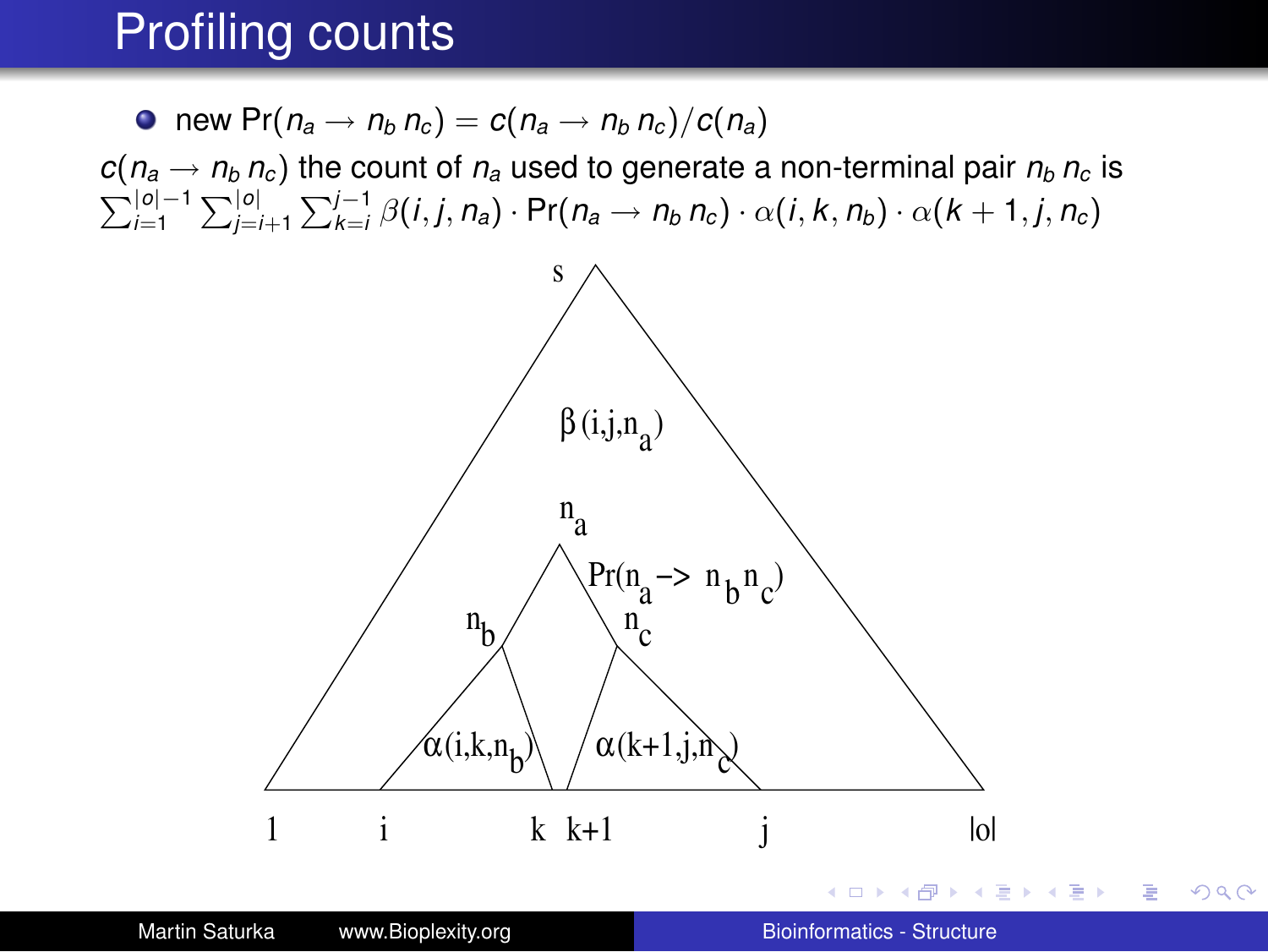### CM obstacles

- high time complexity
	- not suitable for large RNA molecules
- **•** pseudoknots
	- usually low depth subtree separations



 $\leftarrow$ 

→ 重き → 重き →

 $\Rightarrow$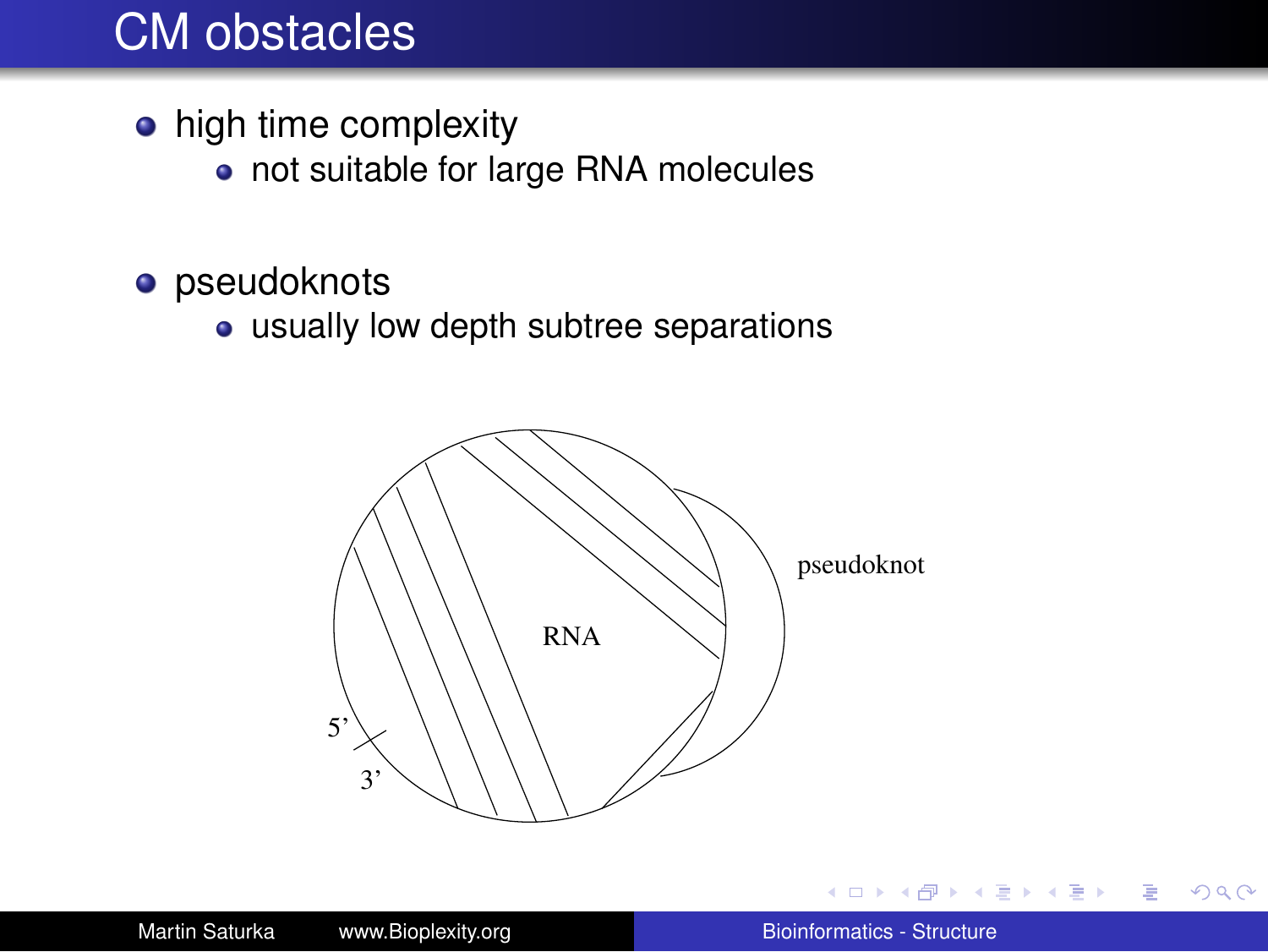## Physical approaches

#### energy minimization

- while symbolic base-pairing approaches popular, physics agnostic methods suffer from the ignorance
	- many dispersed short base pairing unfavourable
	- different base-pairs of different strengths
	- **minor bases common in RNA molecules**
- complex RNA structures
	- complex molecular modeling and stochastic grammars
	- alignment based structure prediction
		- many RNA molecules with known folds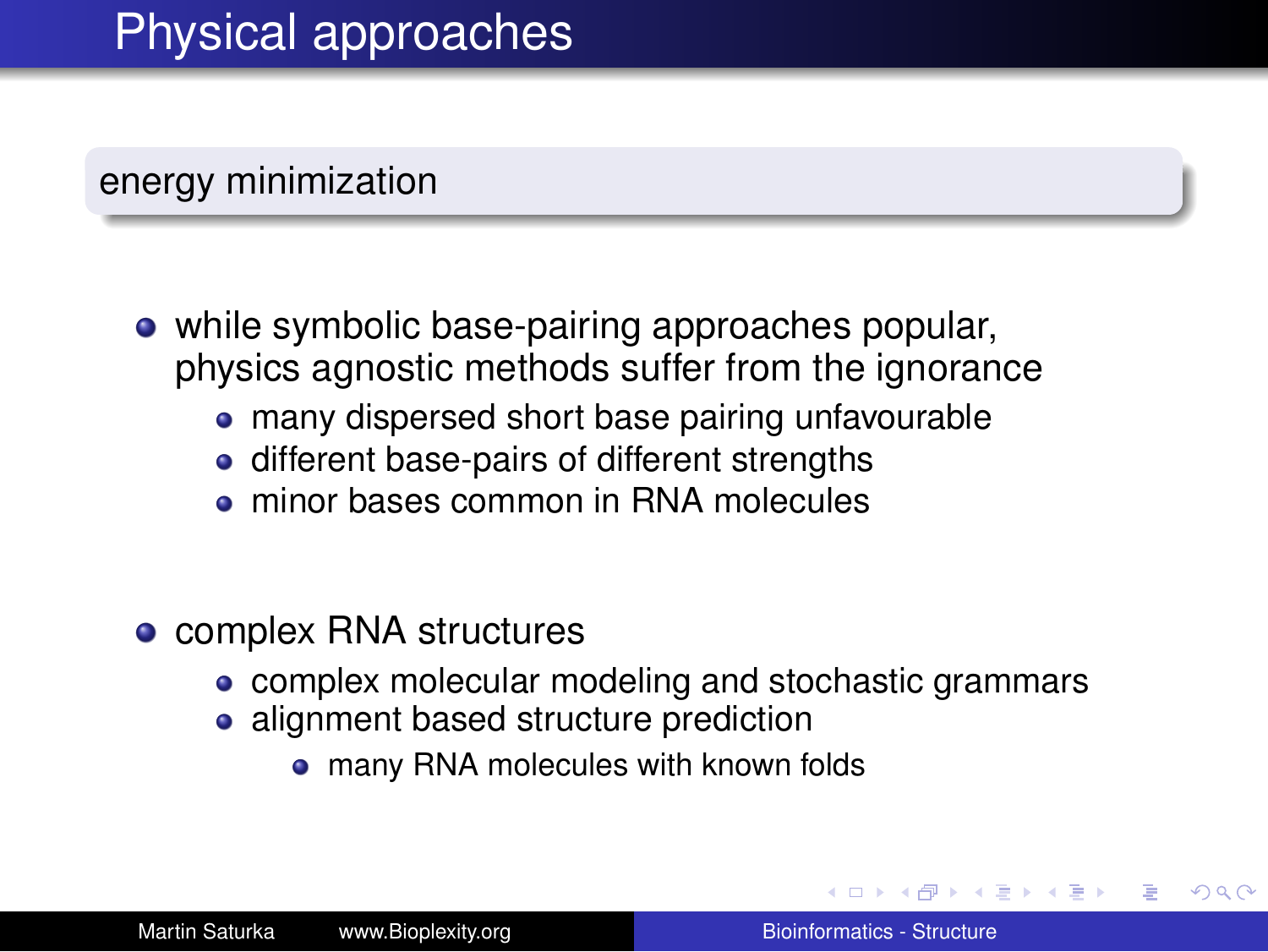## Experimental technics

structural biology

necessary source of solid molecular structure data

- **o** standard technics
	- crystallography
		- inner cores generally correct
		- reduced possibilities for surfaces and domain flipping
	- NMR spectroscopy
		- less accurate than X-ray diffraction
		- **o** measurements in more natural environments
	- IR, Raman spectroscopies
		- simpler, for vibrations of specific parts
	- EM, AFM
		- for structures of greater molecular complexes
	- **o** other methods
		- many kinds of spectroscopy and microscopy, ultracentrifugation, chromatography, etc.

**K ロ ⊁ K 伊 ⊁ K** 

 $\mathbb{R}^n \times \mathbb{R}^n \to \mathbb{R}^n$ 

B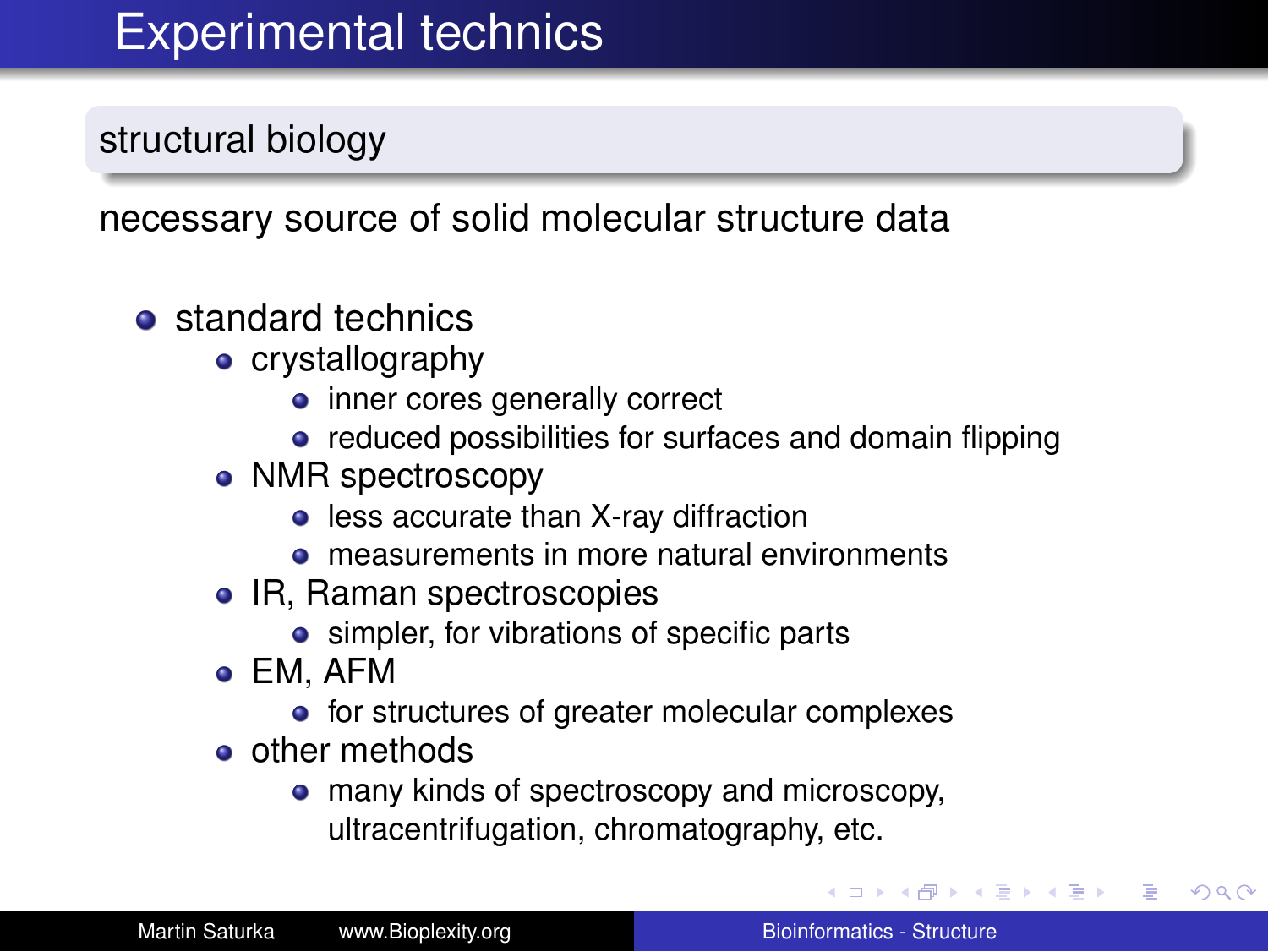## Structure refinement

### **o** frequent usage

- experimental data adjustment
- exploring small alterations
- short macromolecular dynamics
- **•** states of small molecules
- **•** molecular mechanics
	- statics, energy minimizations
	- standard hill-climbing methods
- molecular dynamics
	- intensive computer simulations
	- amount of solvent, long range interactions
- stochastic dynamics
	- Langevine dynamics extra random forces
	- Monte Carlo probabilities, not forces

 $\mathbb{R}^n \times \mathbb{R}^n \xrightarrow{\sim} \mathbb{R}^n$ 

B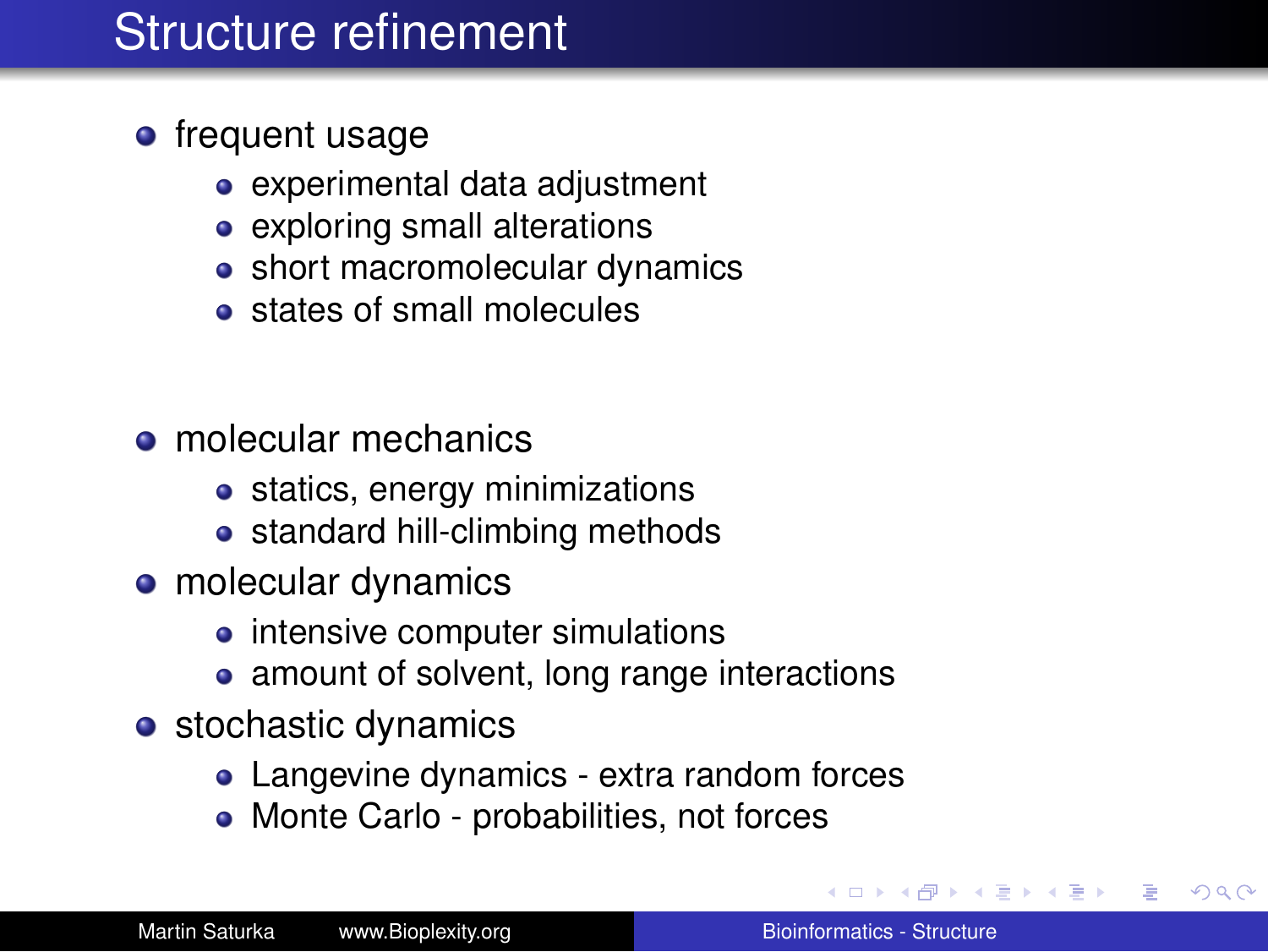### biomacromolecules: classical forces approximation

quantum potentials for ligands, limited areas

- **•** environment approximation
	- charge shielding, hydrophobic interaction, entropy

### **e** empirical potentials

- bonds, bond angles, dihedral angles
- electrostatic, van der Waals forces
- implicit solvatation

医电影 医医家庭

B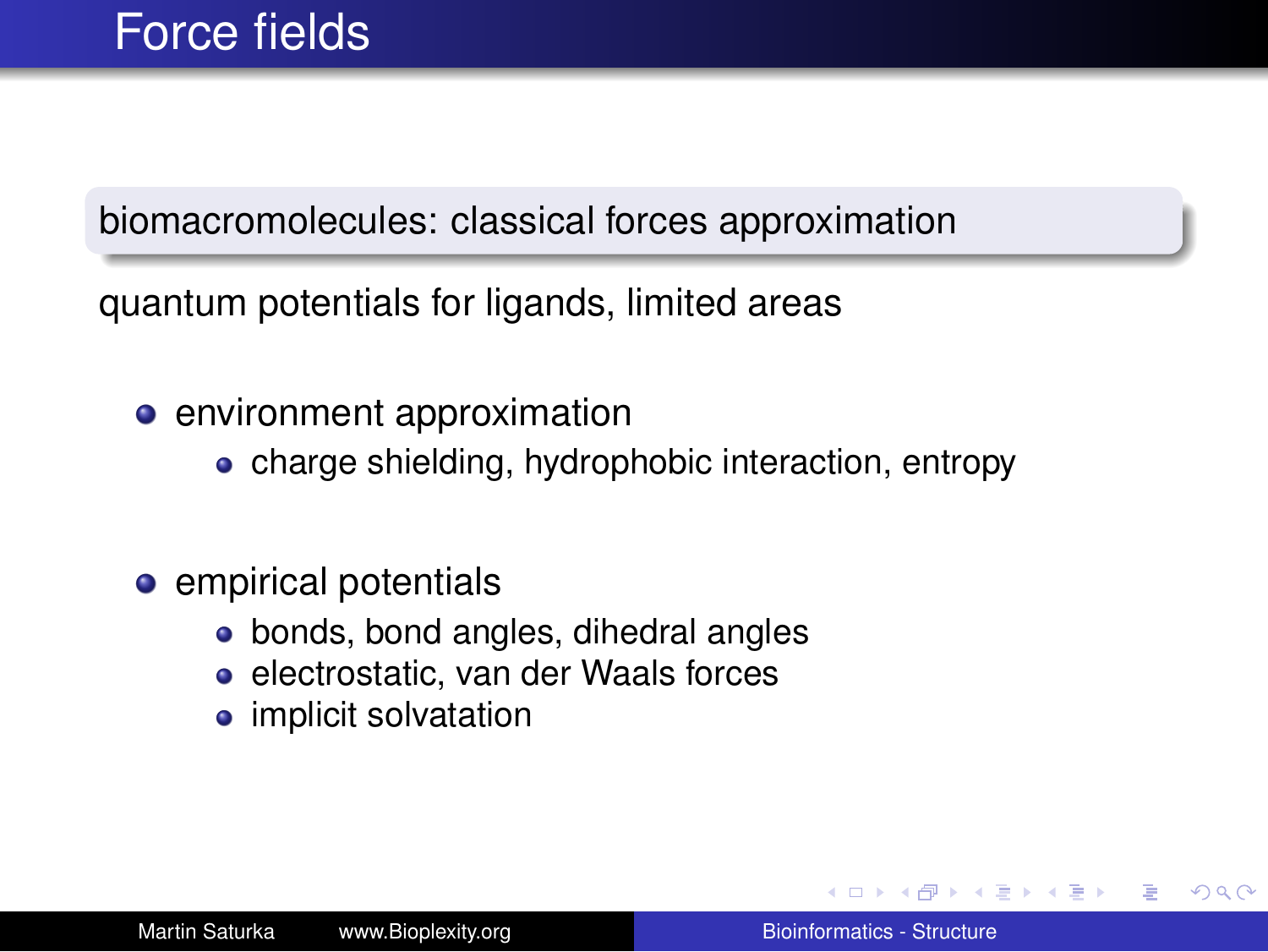## Structural alignment

structure comparison and prediction

### • comparing similar structures

- minimizing root mean square of distances
- **o** distance matrices for chosen atoms
- sequence to structure alignment
	- **•** prediction of structures of large protein blocks
	- popular methods with growing staructural databases
	- structural alignment onto structures of similar sequences
- **•** protein threading
	- threading 1D sequences onto 3D structures
	- usable technics with large structural databases available
		- chance of a strucutre with a domain of a similar sequence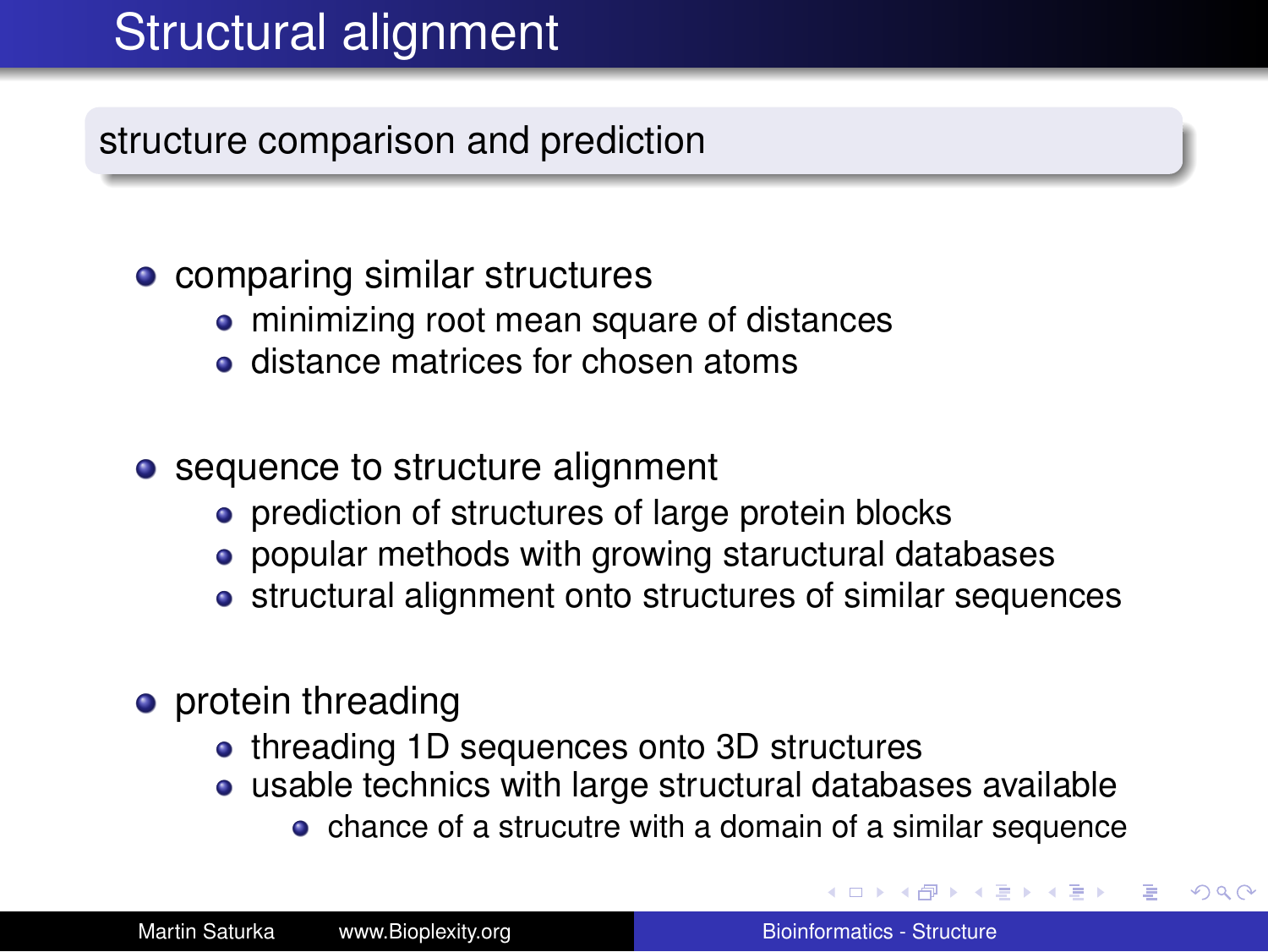# Enzyme activity

proteins been most studied, RNAs as the current 'big thing'

### **•** several basic facts

- active sites formed by sequence-distant residua
- induced fit action structure adjustment on substrates
- enzyme activity modulation by cofactors and coenzymes
- structure change as allosteric regulation of many enzymes
- in evolution, function interchange as receptors
- **•** protein flexibility
	- enabling huge amount of protein functions
	- path to intentionally regulate enzyme functions
	- path to escape intentional regulations

イロメ イ押 メイヨメ イヨメ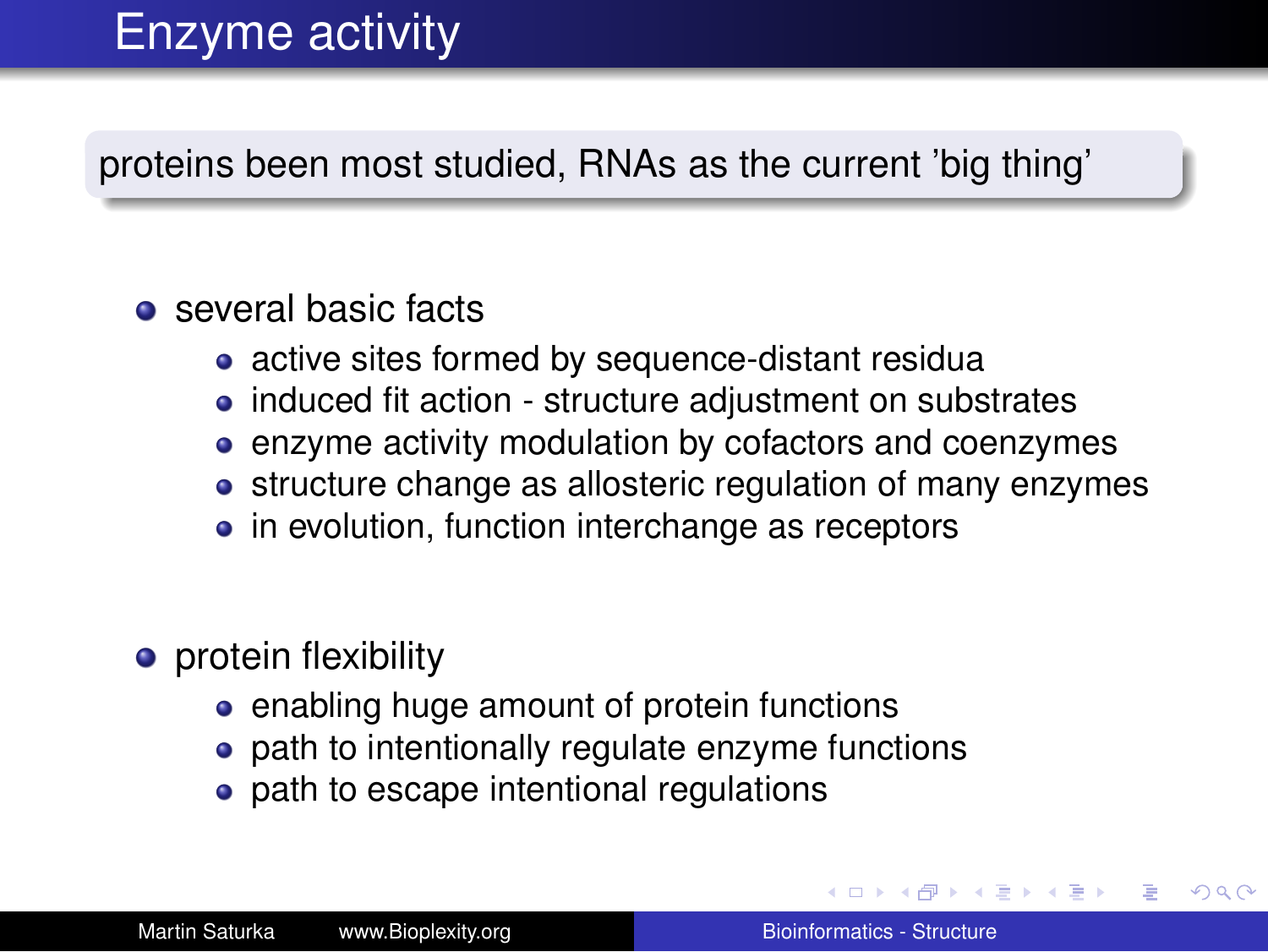# Ligand docking

- combinatorial chemistry
	- drug design de novo, known substrate alterations
	- usage in medicinal chemistry, pharmaceutical industry
	- computational reduction of vast amount of ligands
- QSAR approaches
	- quantitative structure-activity relationship
	- rules for combinatorial ligand construction
- **o** docking methods
	- generation of possible ligand conformations
	- initial ligand positions and orientations
	- molecular mechanics to minimize interaction energy
	- too tight bindings lack entropy contributions

イロト イ団ト イヨト イヨト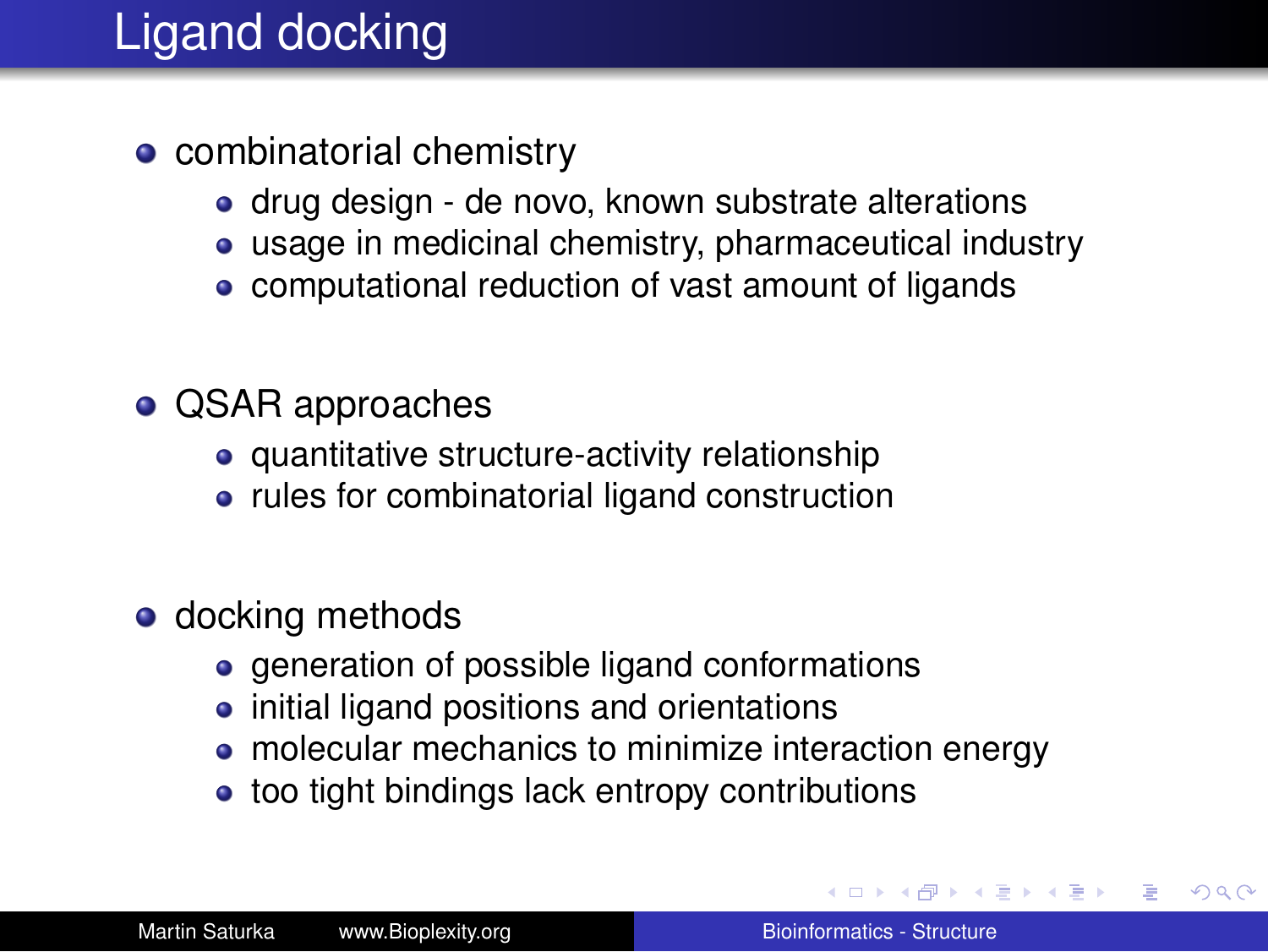## Protein folding

#### • random vs. natural sequences

- random polypeptides do not form folded structures
- proteins with folded and denaturated forms
- folding paths
	- Levinthal paradox too large amount of degrees of freedom thus sampling just a minor fractions of them possible
	- funnels of folding paths, directing to the right conformations
		- many proteins need chaperons for the right folds
		- dual forms of prions, probably of many other (innocent) proteins, hidden by cellular degradation pathways as well

イロメ イ押 メイヨメ イヨメ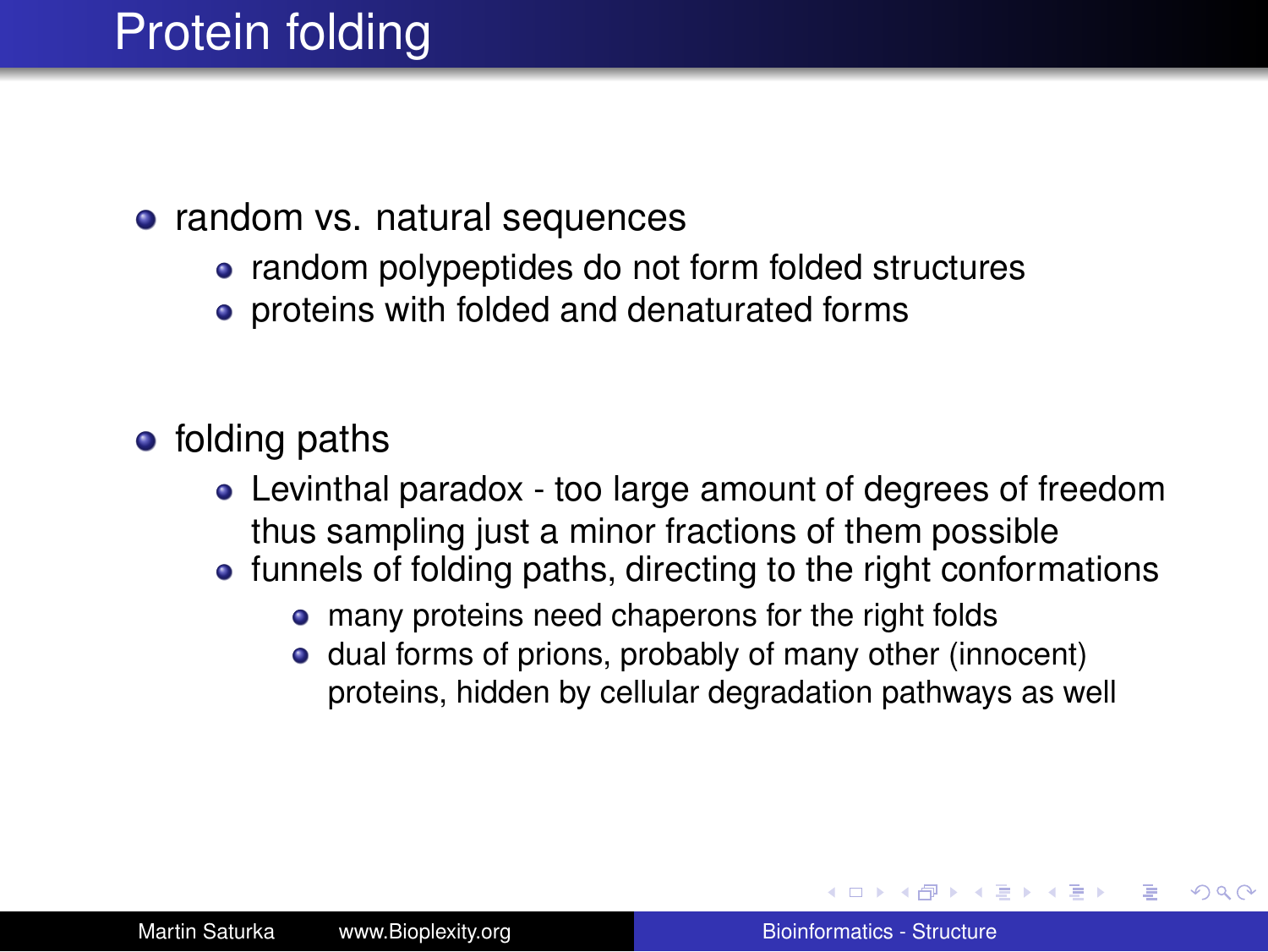## Fold predictions

threading - global structure predictions

- **•** inverse approaches more feasible than direct predictions • threading of altered structures onto the original folds
	- **e** generated databases of such threaded sequences
- **•** search threading databases for similar fragments
- arrangement of the subsequences onto the structures
- scoring with coarse-grained pseudo-energy functions
	- better with experimental (e.g. NMR) distnace constraints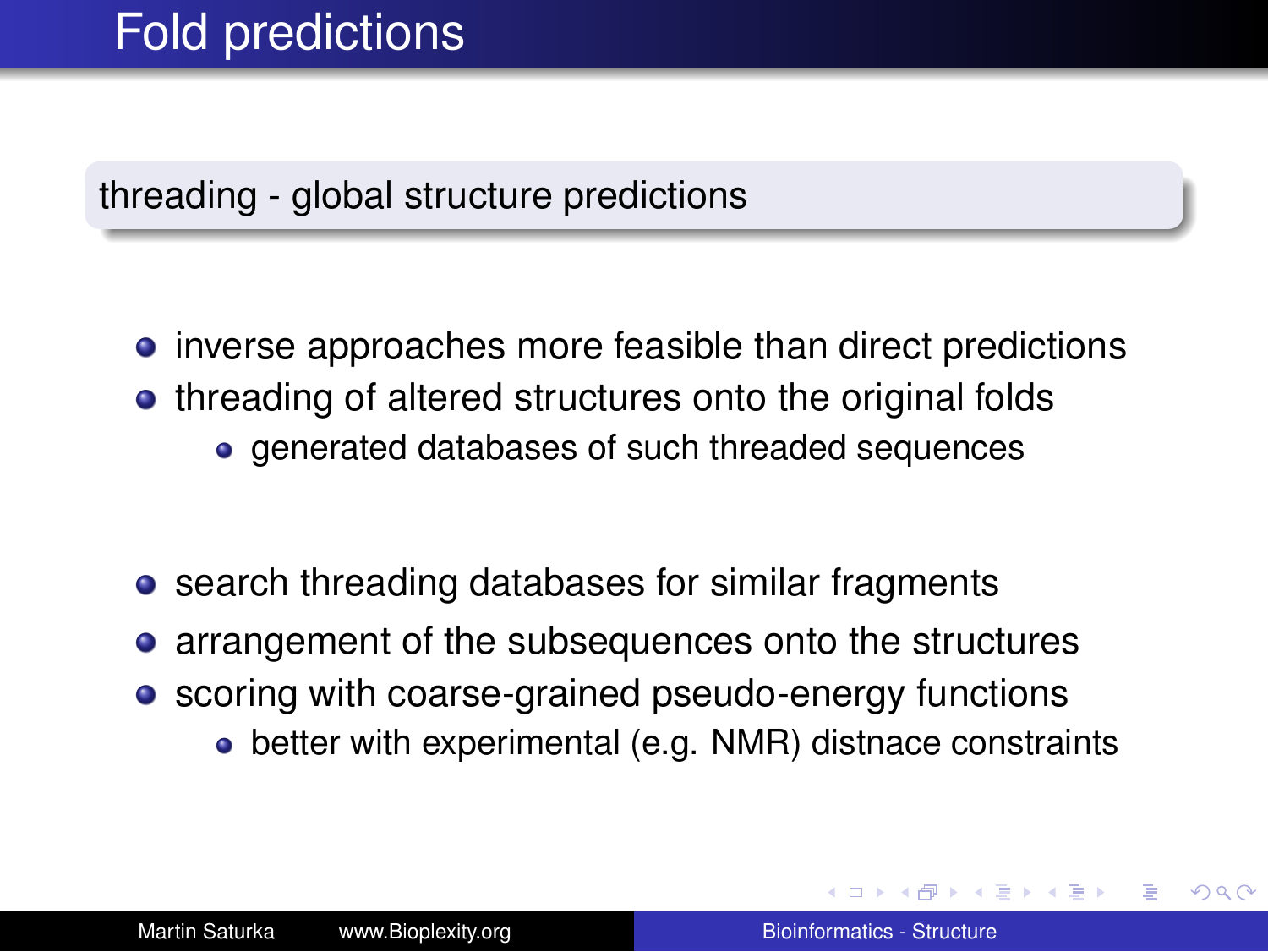### properties along the whole sequences

- hydrophobic character
- regulatory active sites connection
- position vs. frequency views
- auto-correlation, repetitions
- structure recognition by hydrophobicity distribution
	- **membrane proteins with specific characteristics**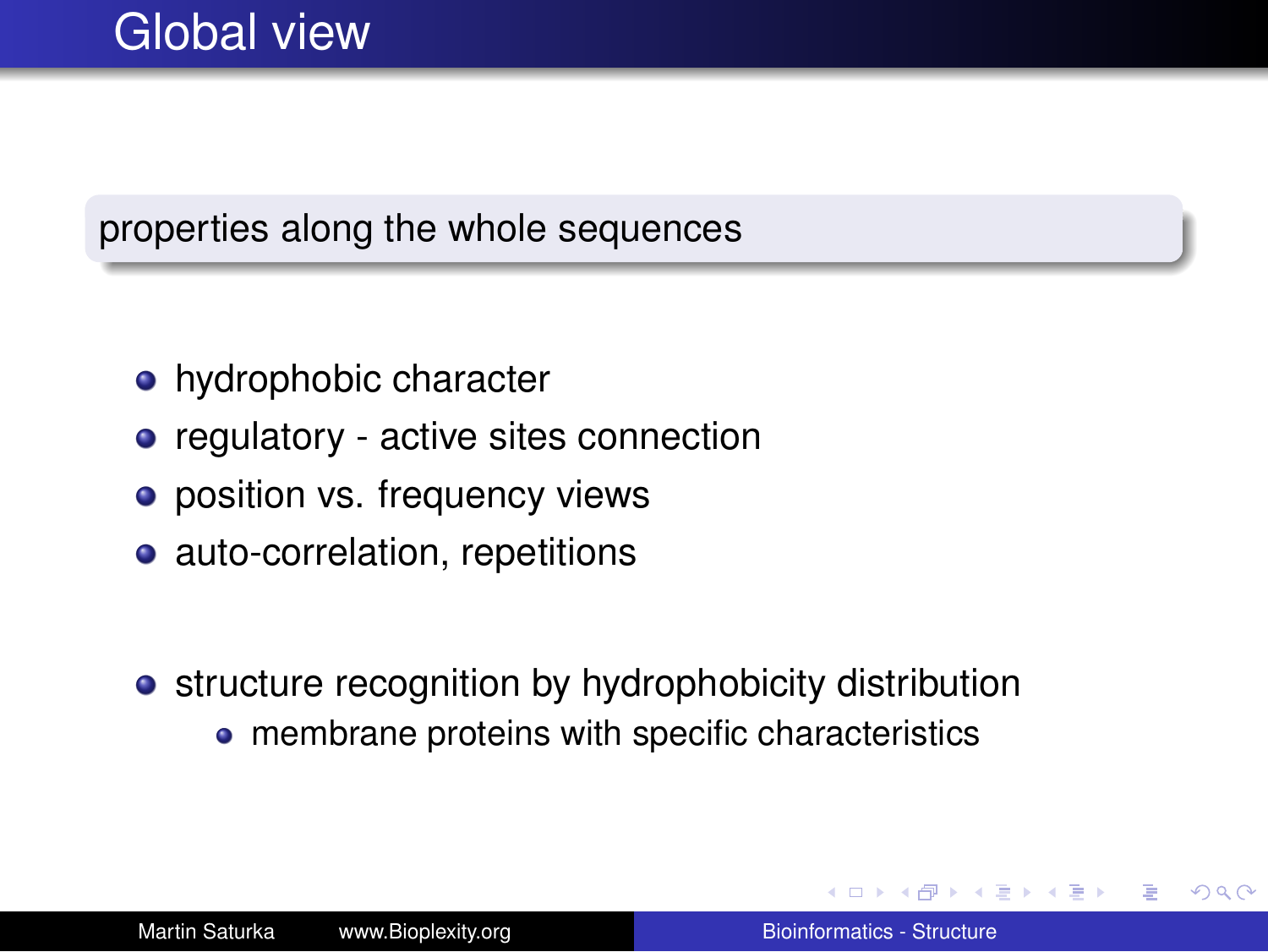### Sequence profiles

- float-point sequences
	- hydrophobic values, charge values
	- structure prediction by profile similarity
- cores vs. surfaces
	- hydrophobic cores as structure identification
	- convex and alpha hulls surfaces for protein docking
- wavelet analysis
	- localizing at both position and frequency spaces
	- used for protein core predictions on hydrophobic scales
		- the reliability claimed similar to that of standard secondary structure predictions

イロト イ団ト イヨト イヨト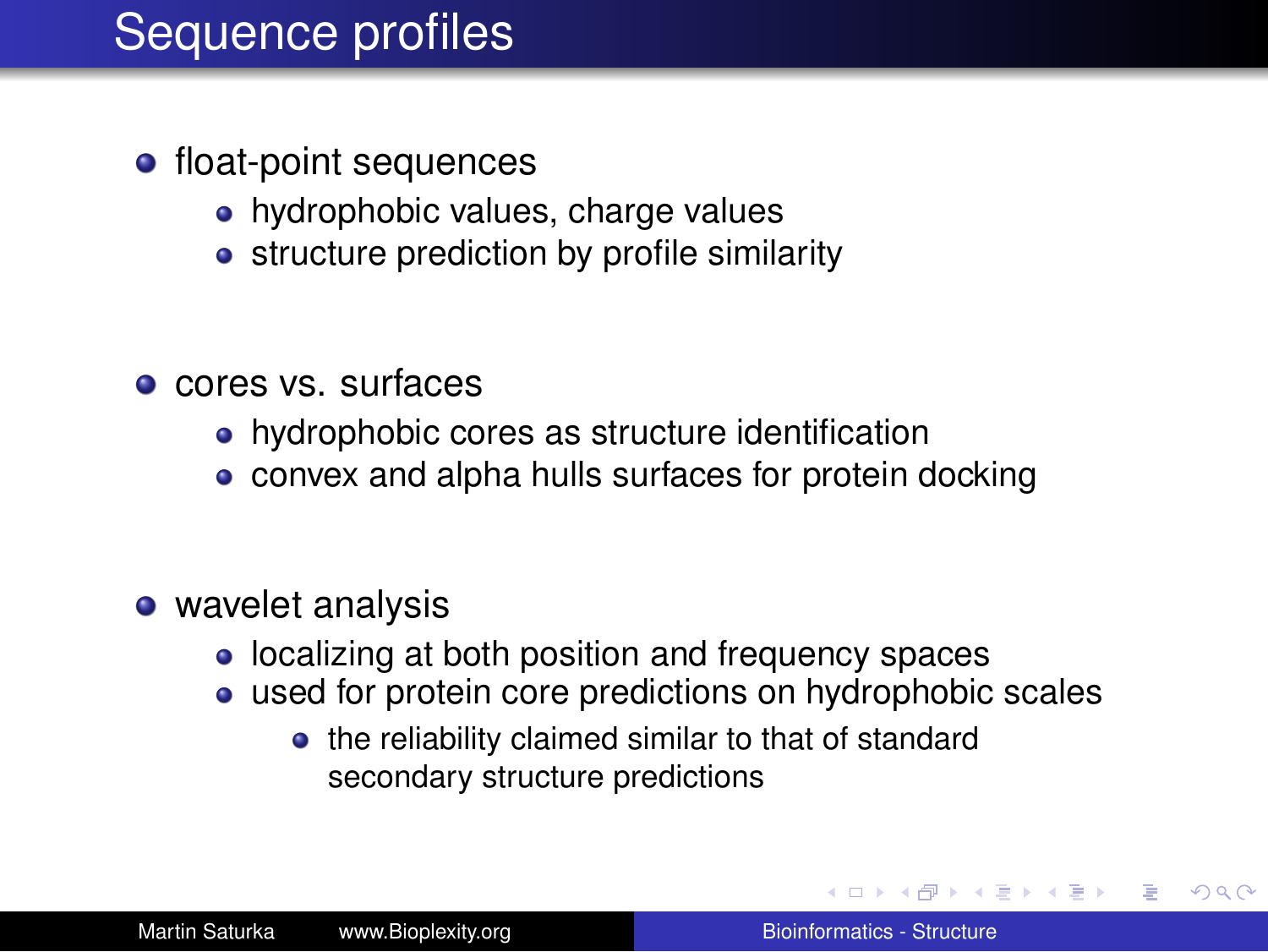qualitative topology and flexibility

- **o** discrete structure modeling
	- hydrophobic packing
	- **•** frustration minimization
- **o** qualitative dynamics
	- coarse-grained domain vibrations
	- normal modes of the domains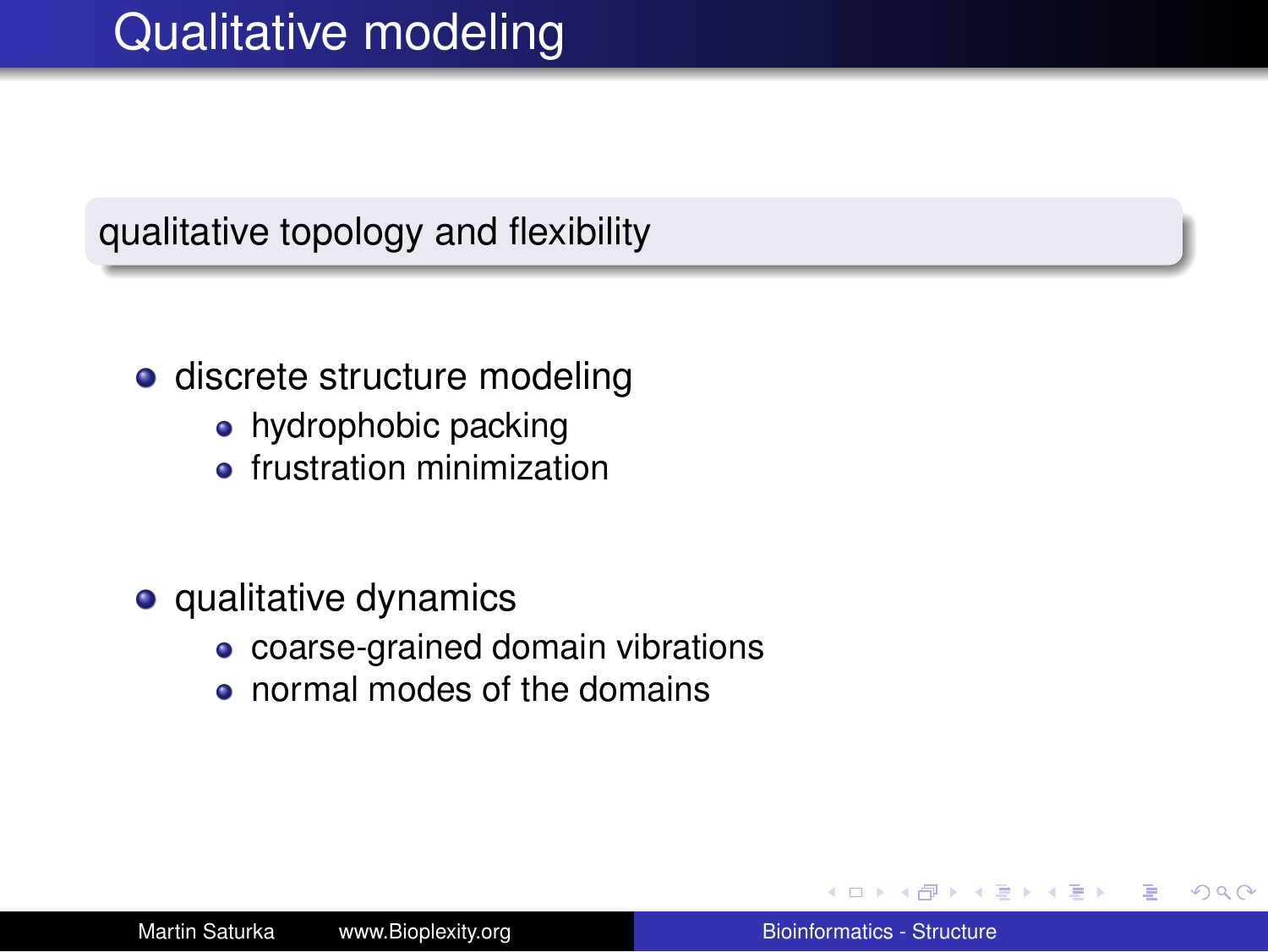## Other biomacromolecules

#### saccharides - the next 'big thing'

### **o** lipid membranes

- separation of the inner vs. the outer
- surfaces with protein and carbohydrate markers

#### • carbohydrates

- major roles in immune system, cell recognition
- common glycosylation of lipids and proteins